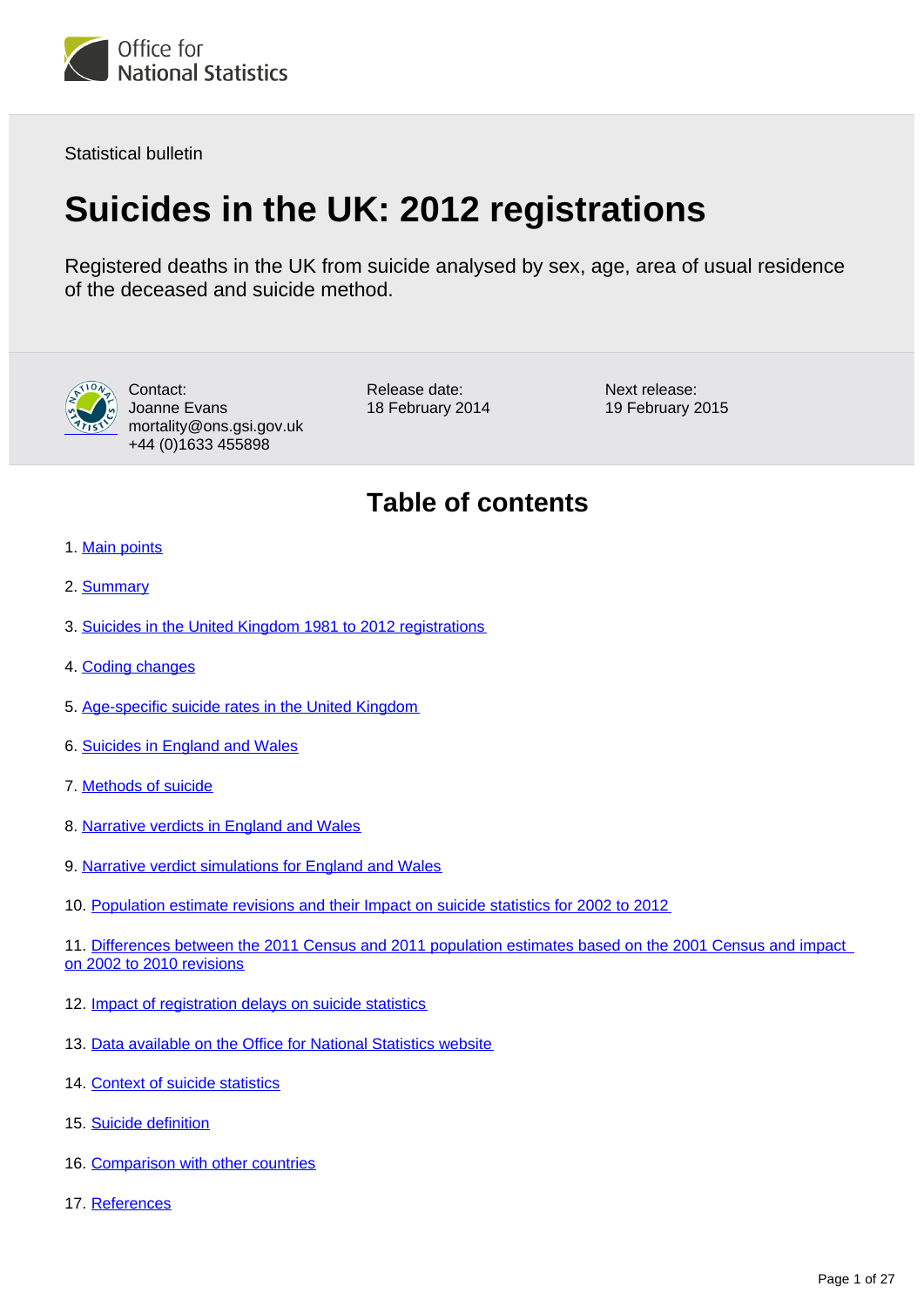18. Background notes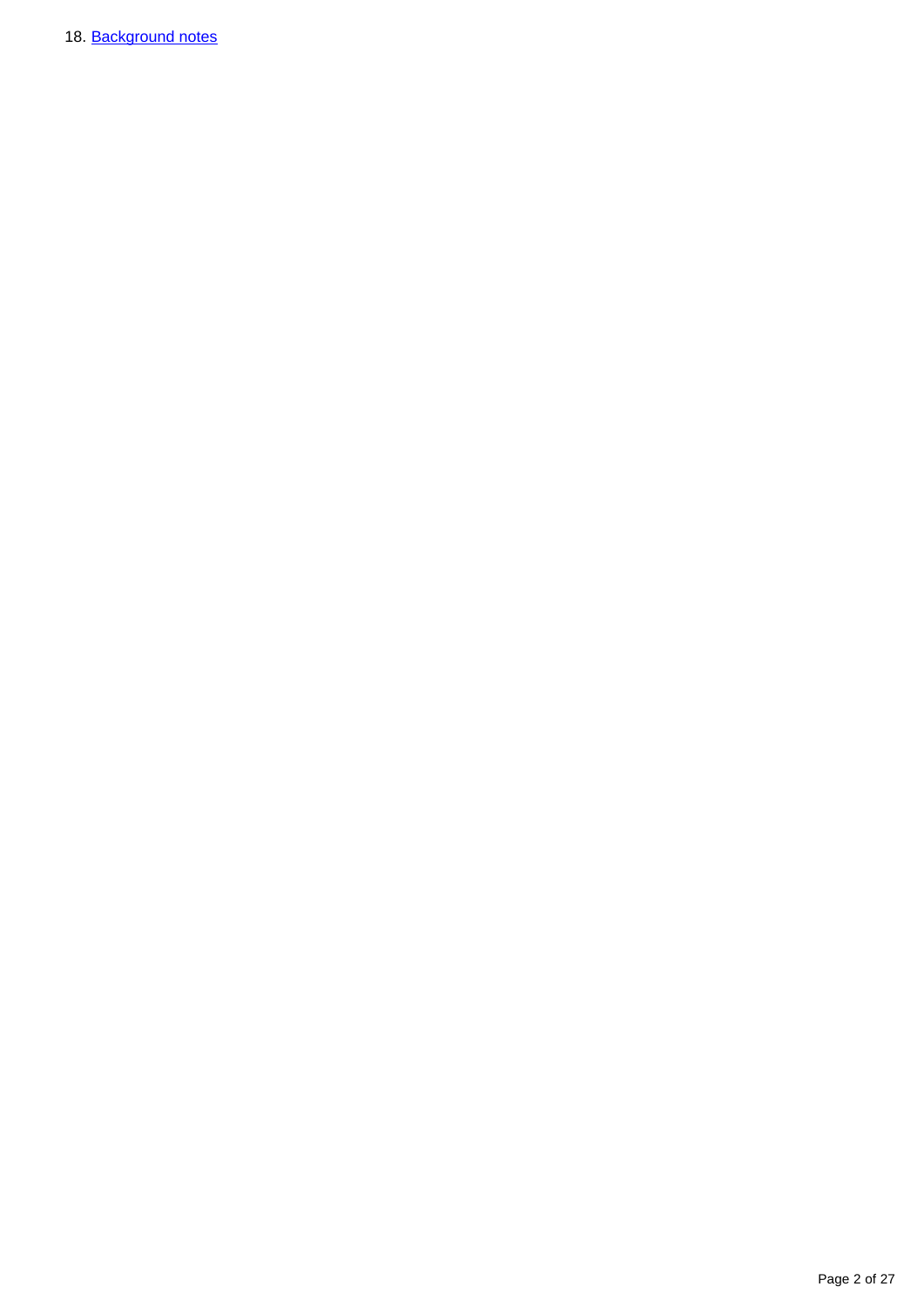## <span id="page-2-0"></span>**1 . Main points**

- In 2012, 5,981 suicides in people aged 15 and over were registered in the UK, 64 fewer than in 2011
- The UK suicide rate was 11.6 deaths per 100,000 population in 2012, but there are significant differences in suicide rates between men and women. Male suicide rates were more than three times higher at 18.2 male deaths compared with 5.2 female deaths per 100,000 population. The highest suicide rate was among men aged 40 to 44, at 25.9 deaths per 100,000 population
- The most common methods of suicide in the UK in 2012 were hanging, strangulation and suffocation (58%) of male suicides and 36% of female suicides) and poisoning (43% of female suicides and 20% of male suicides)
- In 2012 in England, the suicide rate was highest in the North West at 12.4 deaths per 100,000 population and lowest in London at 8.7 per 100,000 population
- The median registration delay for deaths where suicide was the underlying cause of death was 155 days in England and Wales and 144 days in Northern Ireland. In Scotland, the time taken to register a death did not exceed the allocated eight days

### <span id="page-2-1"></span>**2 . Summary**

The latest suicide statistics for the UK, England (including figures for regions) and Wales. New figures are presented for deaths registered in 2012, with a previously released time series covering 1981 to 2011 to allow comparisons to be made. New rates have been produced for the period 2002 to 2010, to take account of revised mid-year population estimates. Information on the potential impact of the use of narrative verdicts by coroners on suicide rates at regional level in England, and in Wales, is presented. A discussion of registration delays in relation to suicide statistics in the UK is also included.

In 2012, a total of 5,981 suicides in people aged 15 and over were registered in the UK. Suicide rates for 2012 were not significantly different to those in 2011. They were significantly higher than five years before, but significantly lower than 20 years before.

Of the total number of suicides registered in 2012 in the UK, 4,590 were males and 1,391 were females. Suicide rates have been consistently lower in females than in males throughout the time series. Although suicide rates for both males and females have fallen significantly in this time, the fall has been faster among females, from 10.1 deaths per 100,000 population in 1982 (37% of all suicides) to almost half that, at 5.2 deaths per 100,000 population in 2012 (23% of all suicides). In comparison, the suicide rate among males fell from 19.4 deaths per 100,000 population in 1982 (63% of all suicides) to 18.2 (77% of all suicides) in 2012. In 2012, the male suicide rate was more than three times the rate for females.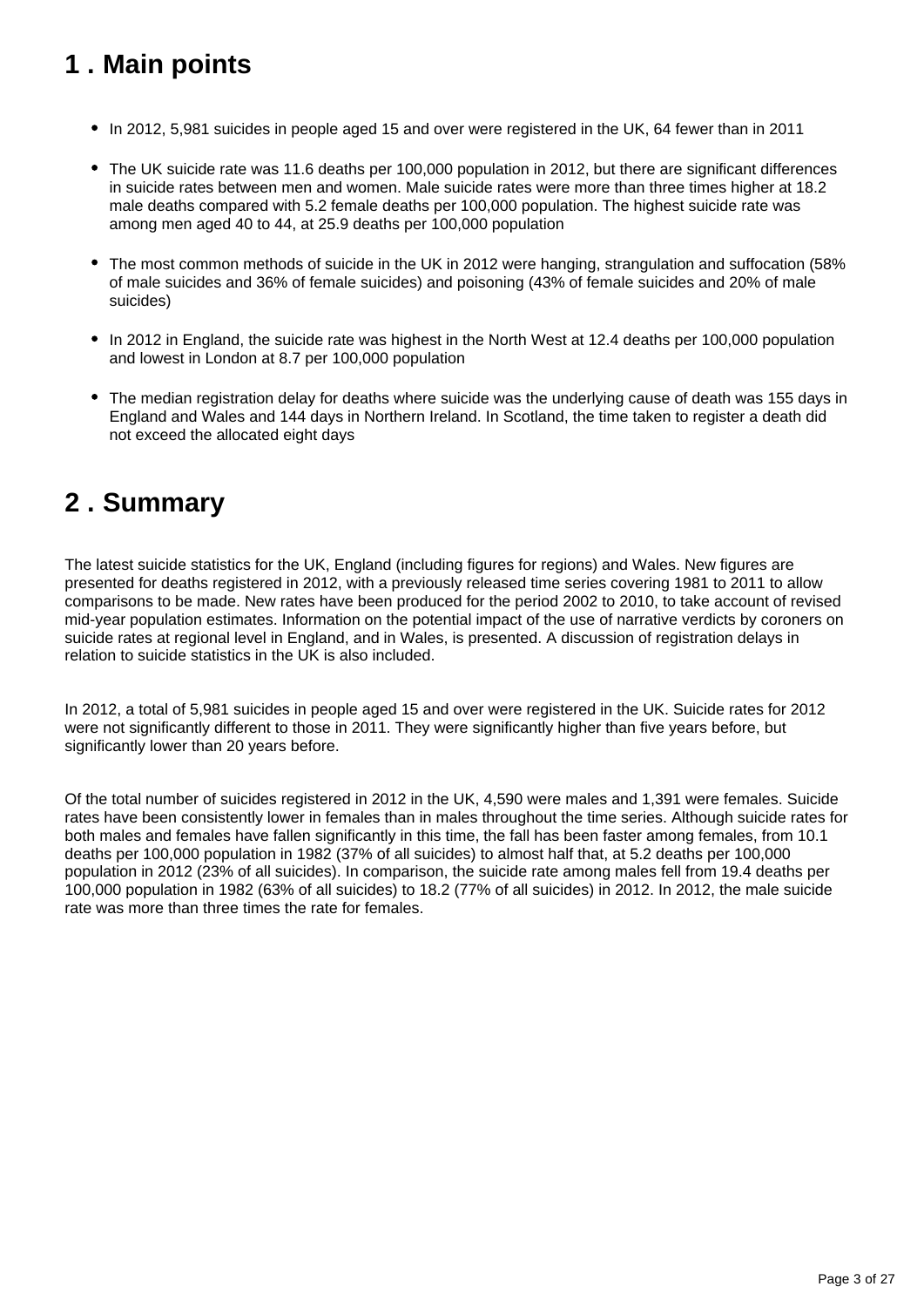### **Figure 1: Age-standardised suicide rates: by sex, deaths registered in each year from 1981 to 2012**

#### **United Kingdom**

### Figure 1: Age-standardised suicide rates: by sex, deaths registered in each year from 1981 to 2012 United Kingdom



**Source: Source: Office for National Statistics, National Records of Scotland, Northern Ireland Statistics and Research Agency Notes:**

- 1. The National Statistics definition of suicide is given below under 'Suicide definition'
- 2. Figures are for persons aged 15 years and over
- 3. Rates per 100,000 population, standardised to the 1976 European Standard Population
- 4. Figures include deaths of non-residents
- 5. Figures are for deaths registered in each calendar year

## <span id="page-3-0"></span>**3 . Suicides in the United Kingdom 1981 to 2012 registrations**

### **Males**

There were 4,129 male suicides registered in the UK in 1981 (an age-standardised mortality rate of 19.8 deaths per 100,000 population). In 2012 the number of suicides registered was higher at 4,590, but the suicide rate was significantly lower, at 18.2 deaths per 100,000 population. The suicide rate did not decline consistently over this period, but fluctuated from year to year.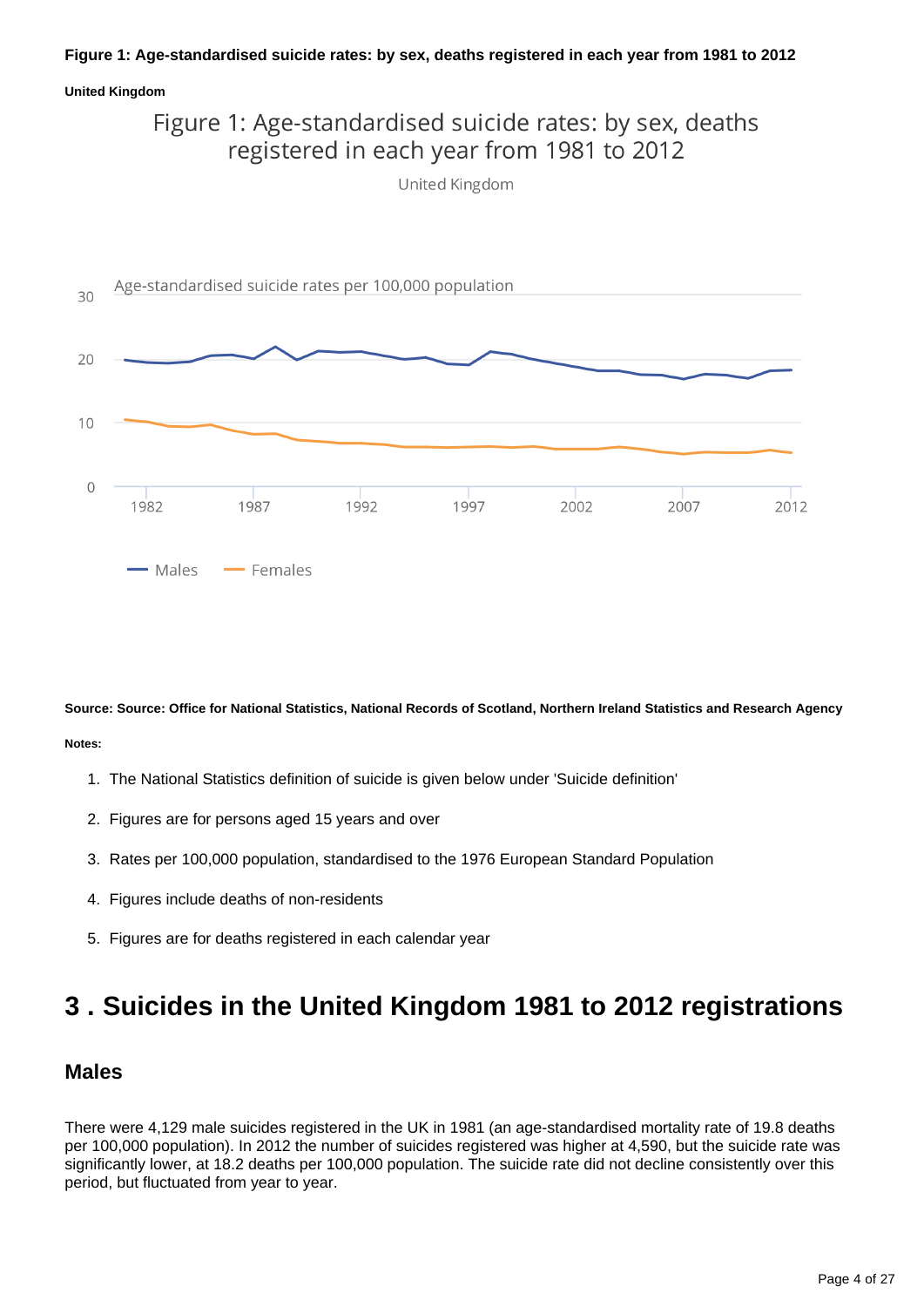Male suicide rates increased in the 1980s, and peaked at 21.9 deaths per 100,000 population in 1988. Suicide rates tended to decrease between 1988 and 2010, though there were some notable annual rises, such as between 1989 and 1990 when the suicide rate rose significantly from 19.8 to 21.2 deaths per 100,000 population, and again between 1997 and 1998 when they rose significantly from 19.0 to 21.1 deaths per 100,000 population. Male suicide rates then fell each year between 2000 and 2007, rose slightly in 2008 and continued to fall until 2011, when the rate increased significantly from 16.9 to 18.1 deaths per 100,000 population. The increase between 2011 and 2012 (to 18.2 deaths per 100,000 population) is not significant.

### **Females**

In 1981 there were 2,466 female suicides registered in the UK (an age-standardised mortality rate of 10.4 deaths per 100,000 population). This was the highest rate of female suicide seen in the 32-year period covered by this bulletin. By 2012 the number of female suicides had fallen by almost 44% to 1,391 (5.2 deaths per 100,000 population). However, as with males, there have not been consistent year-on-year decreases in female suicides.

The female suicide rate declined steadily between 1981 and 1994 from 10.4 to 6.1 deaths per 100,000 population, and then remained relatively stable between 1994 and 2004. The rate then declined for three years in a row, to reach a low of 5.0 suicides per 100,000 population in 2007. Female suicides increased slightly to 5.3 deaths per 100,000 population in 2008 and remained fairly stable until 2011 when they rose to 5.6 deaths per 100,000 population before falling back to 5.2 deaths per 100,000 population in 2012. There has been no significant change in female suicide rates since 2004, when the rate was 6.1 deaths per 100,000 population.

## <span id="page-4-0"></span>**4 . Coding changes**

Several changes were introduced in 2011 that could have affected suicide statistics. In respect of narrative verdicts, an advice note was issued to coroners explaining what information is required in a narrative verdict to help ONS code cause of death using the International Classification of Diseases. Also, additional guidance was given to the ONS coding team to improve coding of narrative verdicts. Finally, an update of the ICD-10 software (version 2010) was introduced in the UK, which included a rule change that affected deaths coded as an event of undetermined intent. These changes were outlined in more detail in the statistical bulletin Suicides in the UK, [2011](http://www.ons.gov.uk/ons/rel/subnational-health4/suicides-in-the-united-kingdom/2011/stb-suicide-bulletin.html), which is available on the ONS website.

### <span id="page-4-1"></span>**5 . Age-specific suicide rates in the United Kingdom**

### **Males**

Looking at five-year age groups, there were no significant changes in the male suicide rates between 2011 and 2012. As in 2011, the highest rate in 2012 was among men aged 40 to 44, at 25.9 deaths per 100,000 population, although this was slightly lower than in 2011 when the rate for this age group was 26.8 deaths per 100,000 population. The lowest rate was among younger men, those aged 15 to 19, at 6.4 deaths per 100,000 population. [Table 6 \(647 Kb Excel sheet\)](http://www.ons.gov.uk/ons/rel/subnational-health4/suicides-in-the-united-kingdom/2012/ref-suicides-2012.xls) of the reference tables available for download presents suicide rates in the UK by sex and five year age groups.

Looking at broader age groups over the last 10 years, very different trends have been observed. Male suicide rates have fluctuated among all age groups, and although all age groups except one saw lower suicide rates in 2012 than in 2003, these changes weren't significant. The exception was the age group 45 to 59, which saw a suicide rate of 23.0 deaths per 100,000 population in 2012. This was significantly higher than in 2003 when the rate was 18.2 deaths per 100,000 population. This age group had the joint highest suicide rate in 2012, along with men aged 30 to 44, who have consistently had the highest suicide rates over the last 10 years. See Table 10 [\(647 Kb Excel sheet\)](http://www.ons.gov.uk/ons/rel/subnational-health4/suicides-in-the-united-kingdom/2012/ref-suicides-2012.xls) of the reference tables available for download.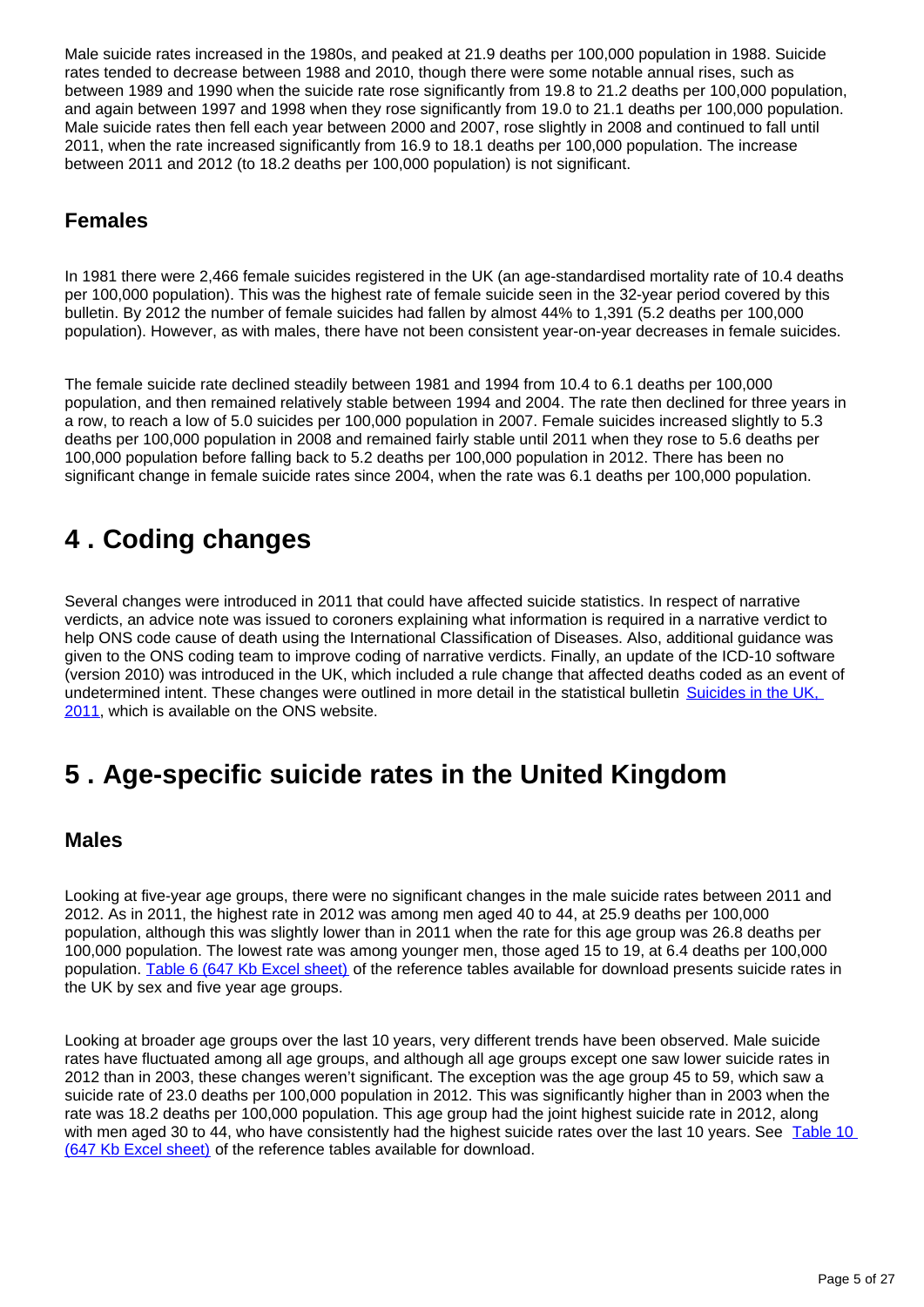Suicide is the leading cause of death in England and Wales for men aged between 20 and 34 years of age (26% of all deaths in 2012), followed by accidental poisoning (12%), and then land transport accidents (10%). Suicide remains the leading cause of death among men aged 35 to 49 years (13% of all deaths in 2012). Further information about [leading causes of death](http://www.ons.gov.uk/ons/rel/vsob1/mortality-statistics--deaths-registered-in-england-and-wales--series-dr-/2012/info-causes-of-death.html) can be found on the ONS website.

The latest suicide prevention strategy for England (Department of Health, 2012) identified middle-aged men as one of the high-risk groups who were a priority for suicide prevention. A recent [report by the Samaritans](http://www.samaritans.org/sites/default/files/kcfinder/files/press/Men%20Suicide%20and%20Society%20Research%20Report%20151112.pdf) suggested that middle-aged men, especially those from poorer socio-economic backgrounds are particularly at risk of suicide due to a combination of factors. These include social and cultural changes (for example, rising female employment and greater solo living) that have particularly impacted on the lives of the cohort of men who are now in mid-life (Samaritans, 2012).

### **Figure 2: Age-specific suicide rate: males, deaths registered each year from 2001 to 2012**

#### **United Kingdom**



**Source: Office for National Statistics, National Records of Scotland, Northern Ireland Statistics and Research Agency Notes:**

- 1. The National Statistics definition of suicide is given below under 'Suicide definition'
- 2. Figures are for persons aged 15 years and over
- 3. Age-specific suicide rate per 100,000 population
- 4. Figures include deaths of non-residents
- 5. Figures are for deaths registered in each calendar year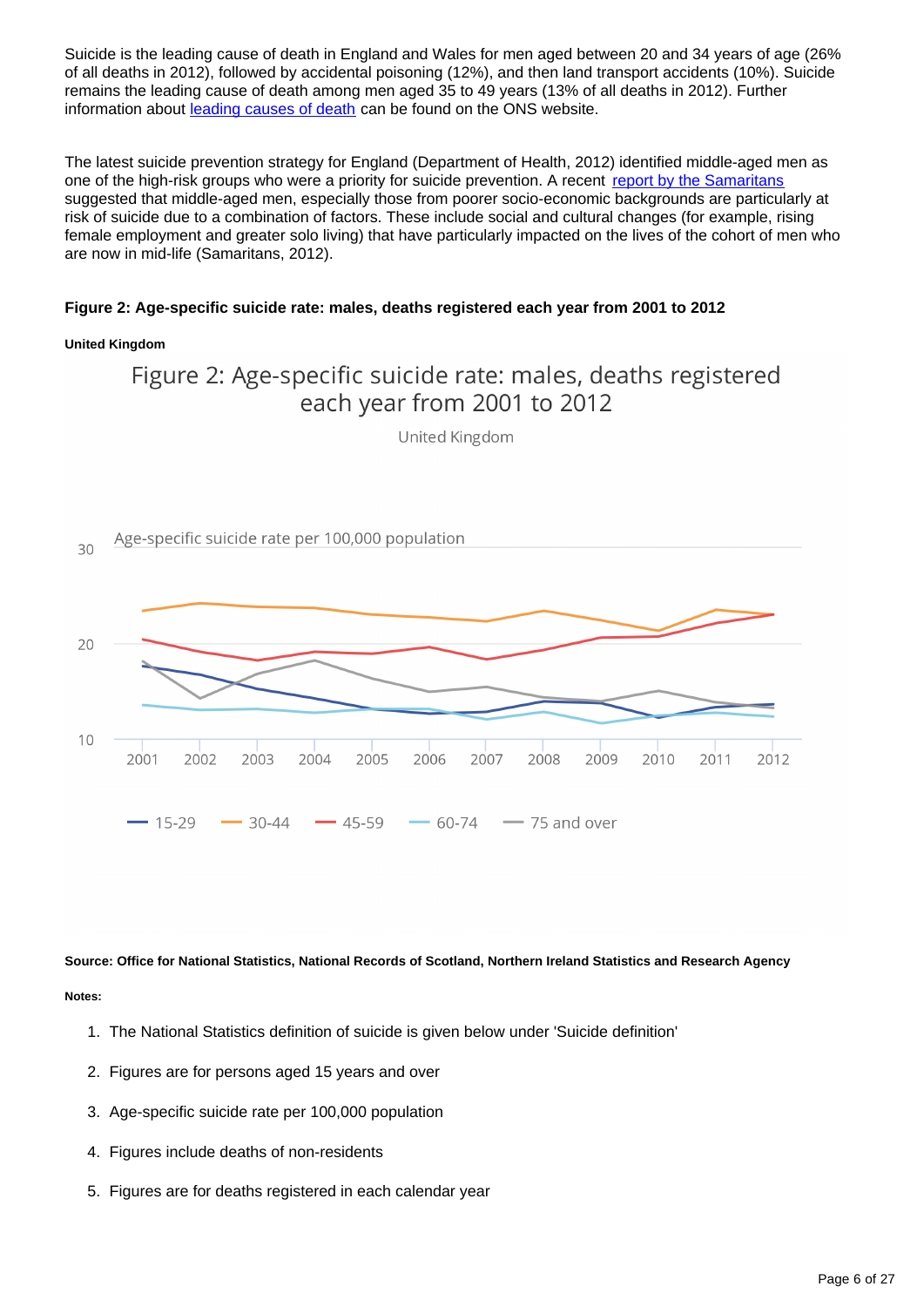### **Females**

In 2012 the highest female suicide rate was in 50 to 54-year-olds, at 8.0 deaths per 100,000 population, and the lowest suicide rate was in 15 to 19-year-olds, at 1.9 deaths per 100,000 population. As with males, none of the changes in female suicide rates between 2011 and 2012 were significant. [Table 6 \(647 Kb Excel sheet\)](http://www.ons.gov.uk/ons/rel/subnational-health4/suicides-in-the-united-kingdom/2012/ref-suicides-2012.xls) of the reference tables available to download shows suicide rates in the UK by sex and five-year age groups.

Looking at broader age groups over the last 10 years, female suicide rates have fluctuated for all age groups, but rates in 2012 were only significantly different to rates in 2003 for the age group 75 years and over, having fallen from 6.4 to 4.4 deaths per 100,000 population.

As with men, suicide is the leading cause of death among women aged between 20 and 34 years of age, accounting for 13% of all deaths registered in this age group in 2012. Further information about leading causes of [death](http://www.ons.gov.uk/ons/rel/vsob1/mortality-statistics--deaths-registered-in-england-and-wales--series-dr-/2012/info-causes-of-death.html) can be found on the ONS website.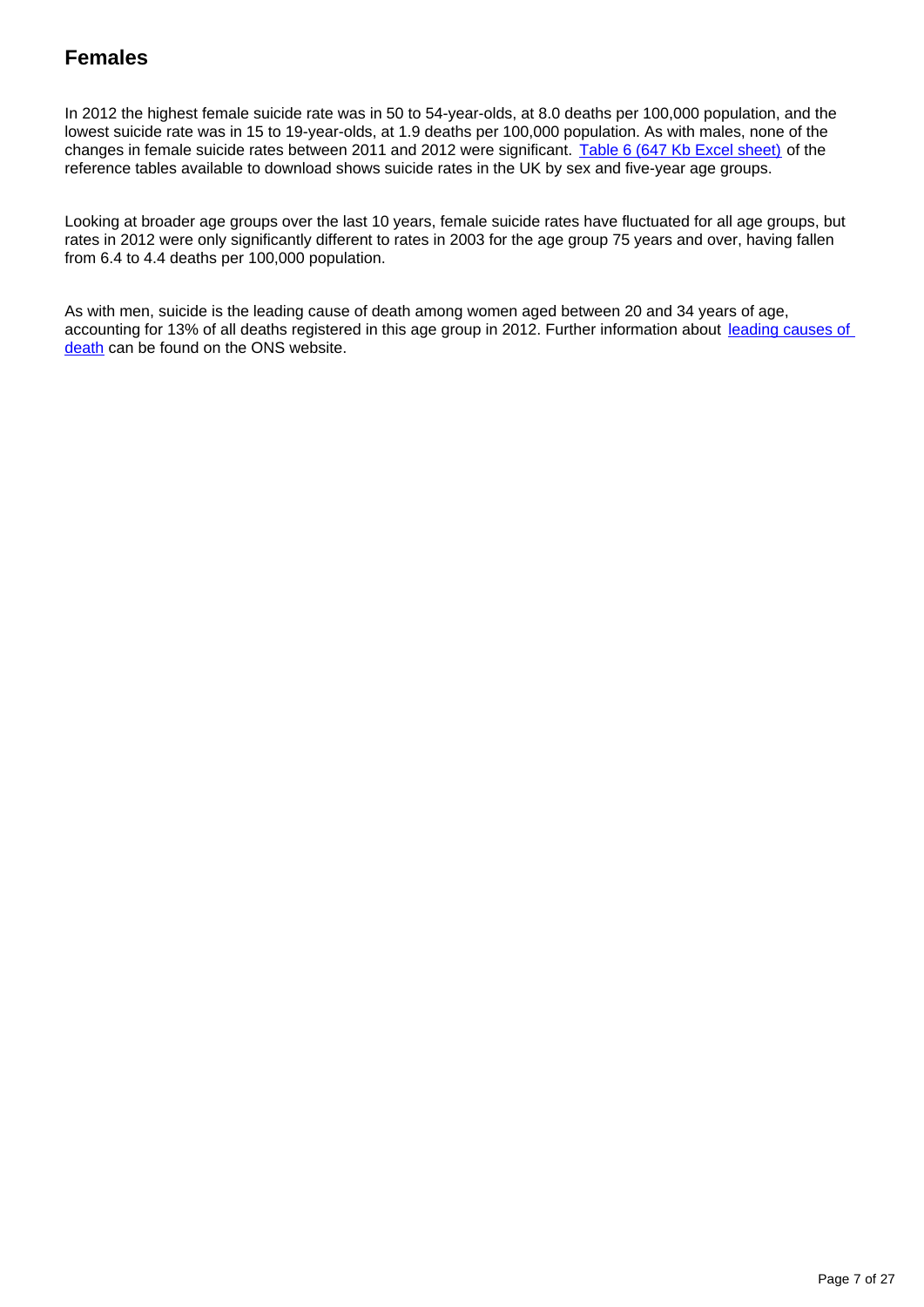### **Figure 3: Age-specific suicide rate: females, deaths registered in each year from 2001 to 2012**

#### **United Kingdom**

### Figure 3: Age-specific suicide rate: females, deaths registered in each year from 2001 to 2012

United Kingdom



**Source: Office for National Statistics, National Records of Scotland, Northern Ireland Statistics and Research Agency Notes:**

- 1. The National Statistics definition of suicide is given below under 'Suicide definition'
- 2. Figures are for persons aged 15 years and over
- 3. Age-specific suicide rate per 100,000 population
- 4. Figures include deaths of non-residents
- 5. Figures are for deaths registered in each calendar year

## <span id="page-7-0"></span>**6 . Suicides in England and Wales**

### **England**

There were 4,507 suicides among people aged 15 and over registered in England in 2012, just two fewer than in 2011. Of these, more than three-quarters (77.3%) were male (3,483 deaths). There were 1,024 female suicides (22.7%). Overall, the age-standardised suicide rate did not change between 2011 and 2012, remaining at 10.4 deaths per 100,000 population.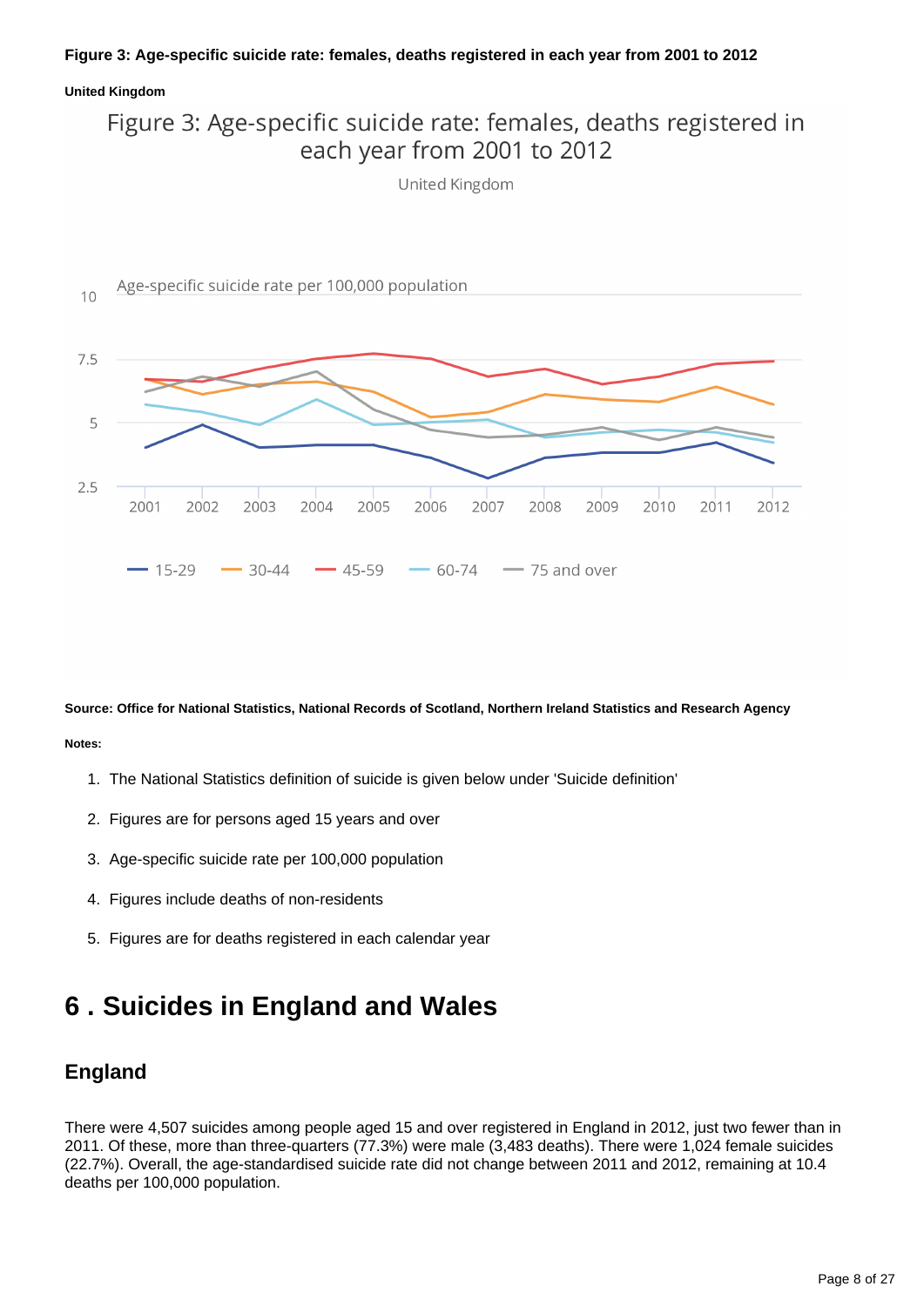In 2012/13 there were almost 110,000 inpatient hospital admission episodes in NHS hospitals in England for intentional self-harm or an event of an undetermined intent. This is a fall of around 4% compared with 2011/12 when there were just over 114,000 [inpatient admission episodes](http://www.hscic.gov.uk/searchcatalogue?productid=13264&q=title:%22Hospital+Episode+Statistics,+Admitted+patient+care).

### **Wales**

There were 334 suicides in those age 15 and over in Wales in 2012. Between 2011 and 2012 the number of male suicides fell from 270 to 257, while the number of female suicides rose from 71 to 77.

Between 1981 and 1990 the male suicide rates were fairly similar in England and Wales, but from 1991 onwards the rate has been higher in Wales (23% higher in 2012). However, a different picture is seen for females: between 1981 and 1996, the female suicide rate tended to be lower in Wales than in England, but from 1997 onwards there has been no consistent pattern.

In 2012/13 there were just over 9,600 admissions in NHS hospitals in Wales for intentional self-harm or an event of an undetermined intent. This is a fall of almost 11% compared with 2011/12 when there were almost 10,750 [inpatient admission episodes.](http://www.infoandstats.wales.nhs.uk/page.cfm?orgid=869&pid=41010&subjectlist=External+Causes&patientcoverlist=0&period=0&keyword=&action=Search)

### **English regions**

In 2012 the suicide rate was highest in the North West at 12.4 deaths per 100,000 population and lowest in London at 8.7 per 100,000 (see Table 1).

[Reference Table 5 \(647 Kb Excel sheet\)](http://www.ons.gov.uk/ons/rel/subnational-health4/suicides-in-the-united-kingdom/2012/ref-suicides-2012.xls) shows that over the last 10 years (2003 to 2012) male suicide rates have tended to be highest in the North East and the North West and lowest in London and the East of England. Female suicide rates have tended to be highest in the North West and the South West, and lowest in Yorkshire and The Humber and the West Midlands.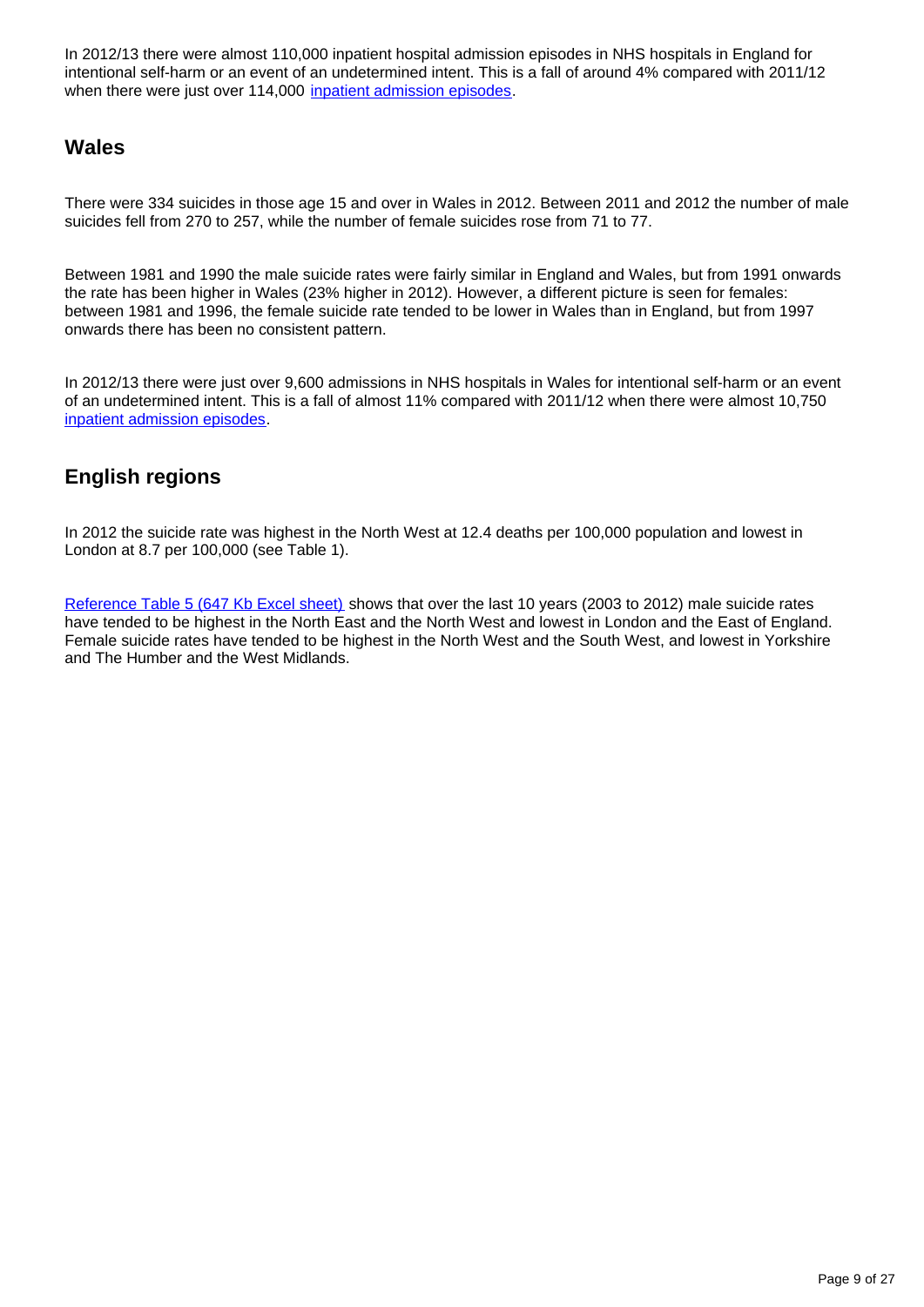### **Table 1: Number of deaths and age-standardised suicide rate: by sex, deaths registered in 2012**

England, regions in England and Wales

|                          | Male   |      | Female |                | Persons |      |
|--------------------------|--------|------|--------|----------------|---------|------|
|                          | Deaths | Rate | Deaths | Rate           | Deaths  | Rate |
| England                  | 3,483  | 16.4 | 1,024  | 4.5            | 4,507   | 10.4 |
| North East               | 198    | 19.8 | 48     | 4.4            | 246     | 12   |
| North West               | 552    | 19.8 | 152    | 5.2            | 704     | 12.4 |
| Yorkshire and The Humber | 381    | 18.2 | 100    | 4.5            | 481     | 11.3 |
| East Midlands            | 302    | 16.5 | 72     | 3.6            | 374     | 9.9  |
| <b>West Midlands</b>     | 357    | 16.3 | 96     | $\overline{4}$ | 453     | 10.1 |
| East of England          | 330    | 14.3 | 110    | 4.4            | 440     | 9.3  |
| London                   | 434    | 13.4 | 142    | 4.2            | 576     | 8.7  |
| South East               | 537    | 15.7 | 177    | 4.8            | 714     | 10.2 |
| South West               | 392    | 18.1 | 127    | 5.6            | 519     | 11.8 |
| Wales                    | 257    | 21.4 | 77     | 5.8            | 334     | 13.5 |

Source: Office for National Statistics

Notes:

1. The National Statistics definition of suicide is given in the 'Suicide definition' tab

2. Figures are for persons aged 15 years and over

3. Age-standardised suicide rates per 100,000 population, standardised to the 1976 European Standard Population. Age-standardised rates are used to allow comparison between populations which may contain different proportions of people of different ages

4. Figures exclude deaths of non-residents

5. Figures are for deaths registered in 2012

6. Based on boundaries as of August 2013

## <span id="page-9-0"></span>**7 . Methods of suicide**

The two most common methods of suicide among men in the United Kingdom are hanging, strangulation and suffocation, followed by poisoning. The reverse is true among women: the most common method of suicide is poisoning, followed by hanging, strangulation and suffocation. For both men and women, the proportion of deaths from poison has fallen over the last 10 years, from 28% in 2002 to 20% in 2012 for men, and from 49% in 2002 to 43% in 2012 for women. Conversely, the proportion of suicides from hanging, strangulation and suffocation has increased over the same period, from 45% in 2002 to 58% in 2012 for men, and from 26% in 2002 to 36% in 2012 for women.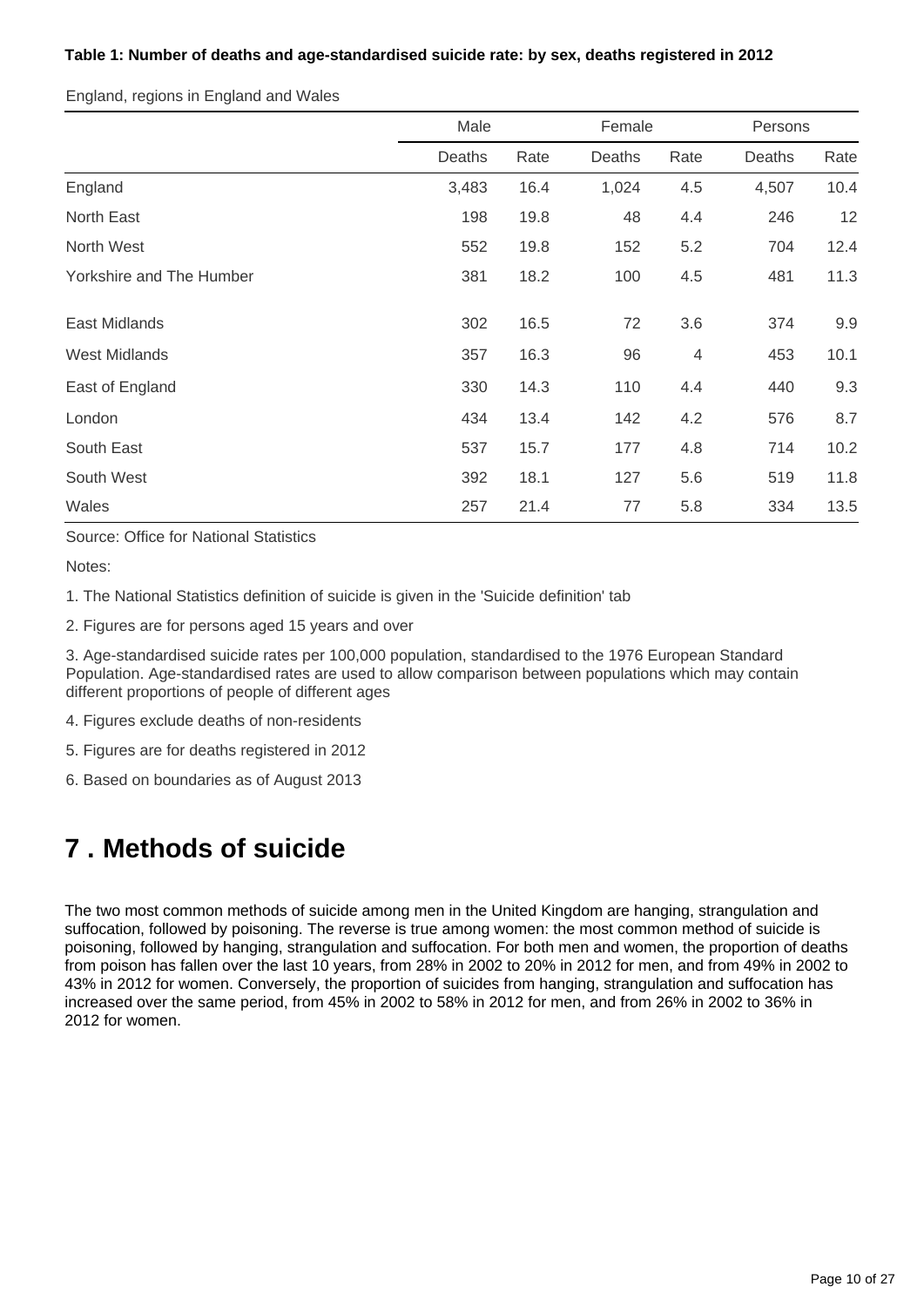### **Figure 4: Proportion of suicide deaths: method and sex, deaths registered in 2002 & 2012**

#### **United Kingdom**





**Source: Office for National Statistics, National Records of Scotland, Northern Ireland Statistics and Research Agency**

#### **Notes:**

- 1. The National Statistics definition of suicide is given below under 'Suicide definition'
- 2. Figures are for persons aged 15 years and over
- 3. Figures include deaths of non-residents
- 4. Figures are for deaths registered in each calendar year

A [study by the World Health Organisation \(WHO\)](http://www.who.int/bulletin/volumes/86/9/07-043489/en/) in 2008, which compared methods of suicide by country, found that methods of suicide vary between countries, and that this difference is driven primarily by availability of means. For example, while hanging (suffocation) was the most common method in the majority of countries, suicide by firearm was the most common method in the United States, and jumping from a height was the most common method in Hong Kong. The report also highlighted the difference in method between the sexes; men tend to choose a more violent mechanism, such as hanging or suicide by firearm, whereas women choose less violent mechanisms such as poison.

### **Results for Scotland and Northern Ireland**

Suicide figures for Scotland are produced by [National Records of Scotland](http://www.ons.gov.uk/ons/external-links/devolved-admins/national-records-of-scotland/gro--probable-suicides.html) (formerly the General Register Office for Scotland) and can be found on their website.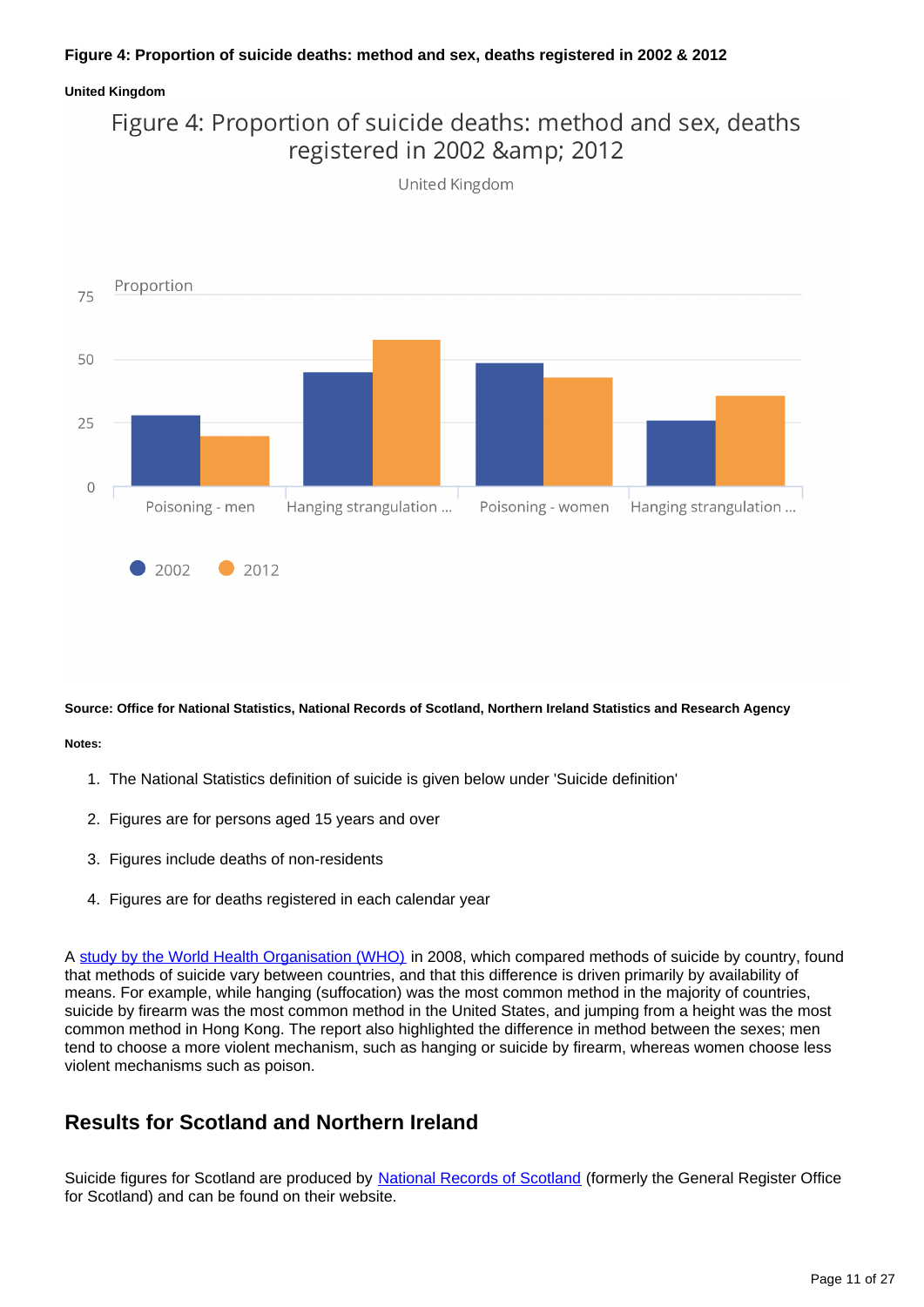Suicide figures for Northern Ireland are produced by the [Northern Ireland Statistics and Research Agency](http://www.ons.gov.uk/ons/external-links/devolved-admins/nisra/nisra--demography-suicide-deaths.html) and can be found on their website.

## <span id="page-11-0"></span>**8 . Narrative verdicts in England and Wales**

Annually, there are around 30,000 coroner's inquests held in England and Wales that conclude with a verdict. Around 90% of these inquests conclude with a 'short form' verdict such as accident, misadventure, natural causes, suicide or homicide. Narrative verdicts can be used by a coroner or jury instead of a short form verdict to express their conclusions as to the cause of death following an inquest.

A narrative verdict can be given in a range of different circumstances, and for a variety of causes of death. Table 2 shows that the underlying cause of death for around half (49%) of all narrative verdicts in England and Wales in 2012 was a disease of some kind, most commonly a circulatory disease or a type of cancer (a neoplasm). An example of when a narrative verdict would be used for a death from a disease is some cases of mesothelioma. Mesothelioma is an industrial disease often associated with exposure to asbestos in the workplace; a narrative verdict is sometimes given when the source of exposure to asbestos could not be determined. Other examples of narrative verdicts include instances where the deceased may have suffered an accidental fall as a result of an underlying health condition, or where the deceased died whilst having medical treatment for an underlying health condition.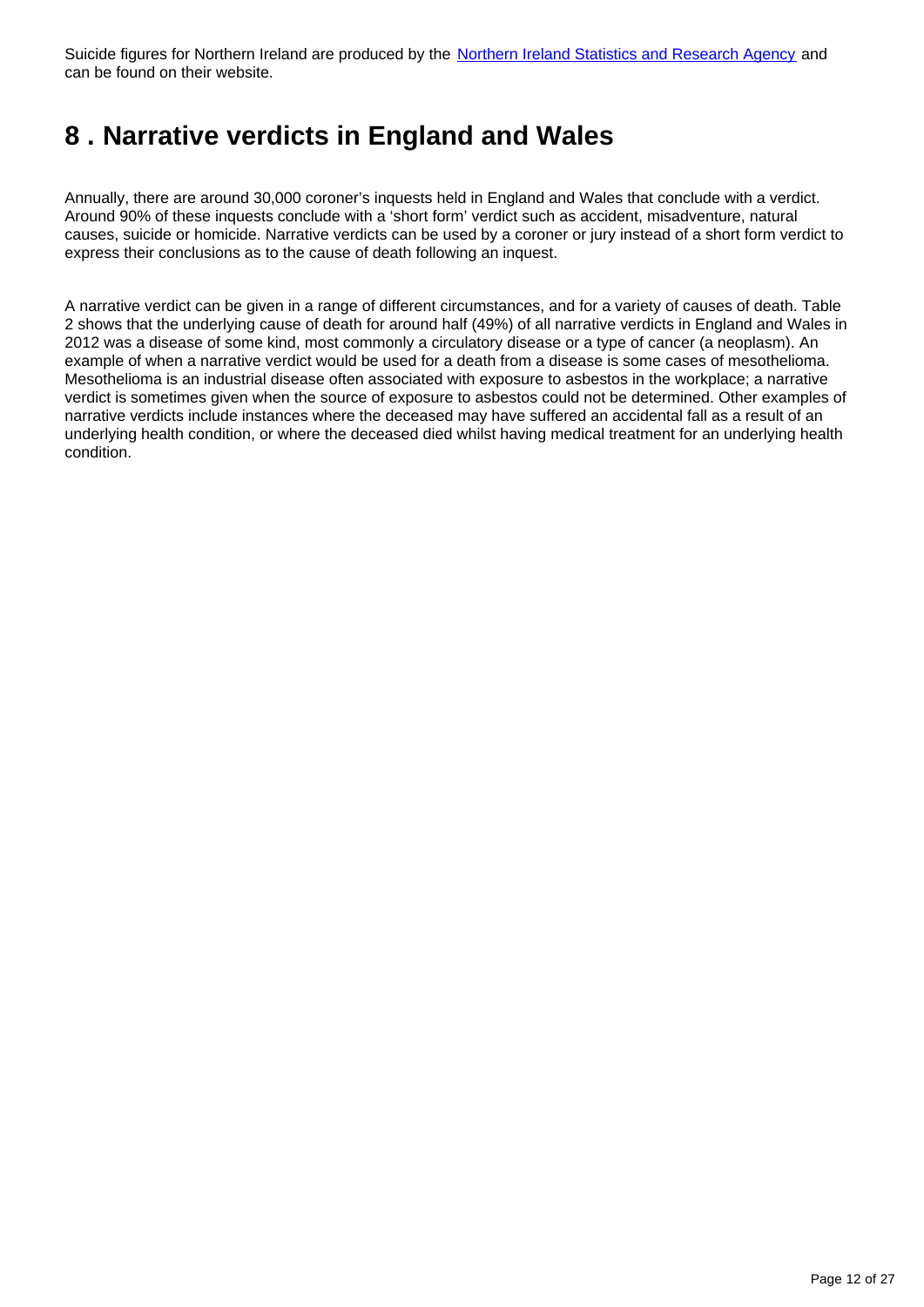### **Table 2: Number of narrative verdicts: by underlying cause of death, deaths registered in 2012**

### England and Wales

Underlying cause of death Hard-to-code narrative verdict Other type of narrative verdict All narrative verdicts

| All causes                 | 2,024       | 1,421 | 3,445 |
|----------------------------|-------------|-------|-------|
| <b>Diseases</b>            | 1,017       | 676   | 1,693 |
| Neoplasms                  | 210         | 159   | 369   |
| Circulatory                | 219         | 194   | 413   |
| Respiratory                | 114         | 59    | 173   |
| Digestive system           | 104         | 76    | 180   |
| Other disease or condition | 370         | 188   | 558   |
| <b>External causes</b>     | 1,007       | 745   | 1,752 |
| <b>Transport accidents</b> | 148         | 17    | 165   |
| Other accidents            | 798         | 226   | 1,024 |
| Intentional self-harm      | 0           | 163   | 163   |
| Undetermined intent        | $\mathbf 0$ | 260   | 260   |
| Other external cause       | 61          | 79    | 140   |
|                            |             |       |       |

Source: Office for National Statistics

Notes:

1. Underlying cause of death was defined using the International Classification of Diseases, Tenth Revision (ICD– 10) codes shown in Box 1 below

2. Figures include deaths of non-residents

3. Figures are for deaths registered in 2012

4. Narrative verdicts are a factual record of how, and in what circumstances the death occurred. They are sometimes returned where the cause of death does not easily fit any of the standard verdicts. Hard-to-code narrative verdicts are those where no indication of the deceased's intent has been given by the certifier, which makes it difficult for ONS to assign an underlying cause of death. A more in depth explanation can be found in the the statistical bulletin

In 2012, 51% of narrative verdicts in England and Wales resulted from an external cause of death (an injury or poisoning) rather than a disease. Some of these narrative verdicts clearly state the intent (for example, accidental) and mechanism (for example, hanging, poisoning) of death. However, in some cases, the coroner may not indicate clearly whether the fatal injury was accidental or if there was deliberate intent to self-harm, or if intent could not be determined. ONS defines deaths where the intent has not been specified as 'hard-to-code'.

The way ONS applies the rules of coding cause of death means that where no indication of intent has been given by the certifier, deaths from injury or poisoning must be coded as accidents. Table 2 shows that more than a third (35%) of narrative verdicts were assigned an accidental cause of death in 2012.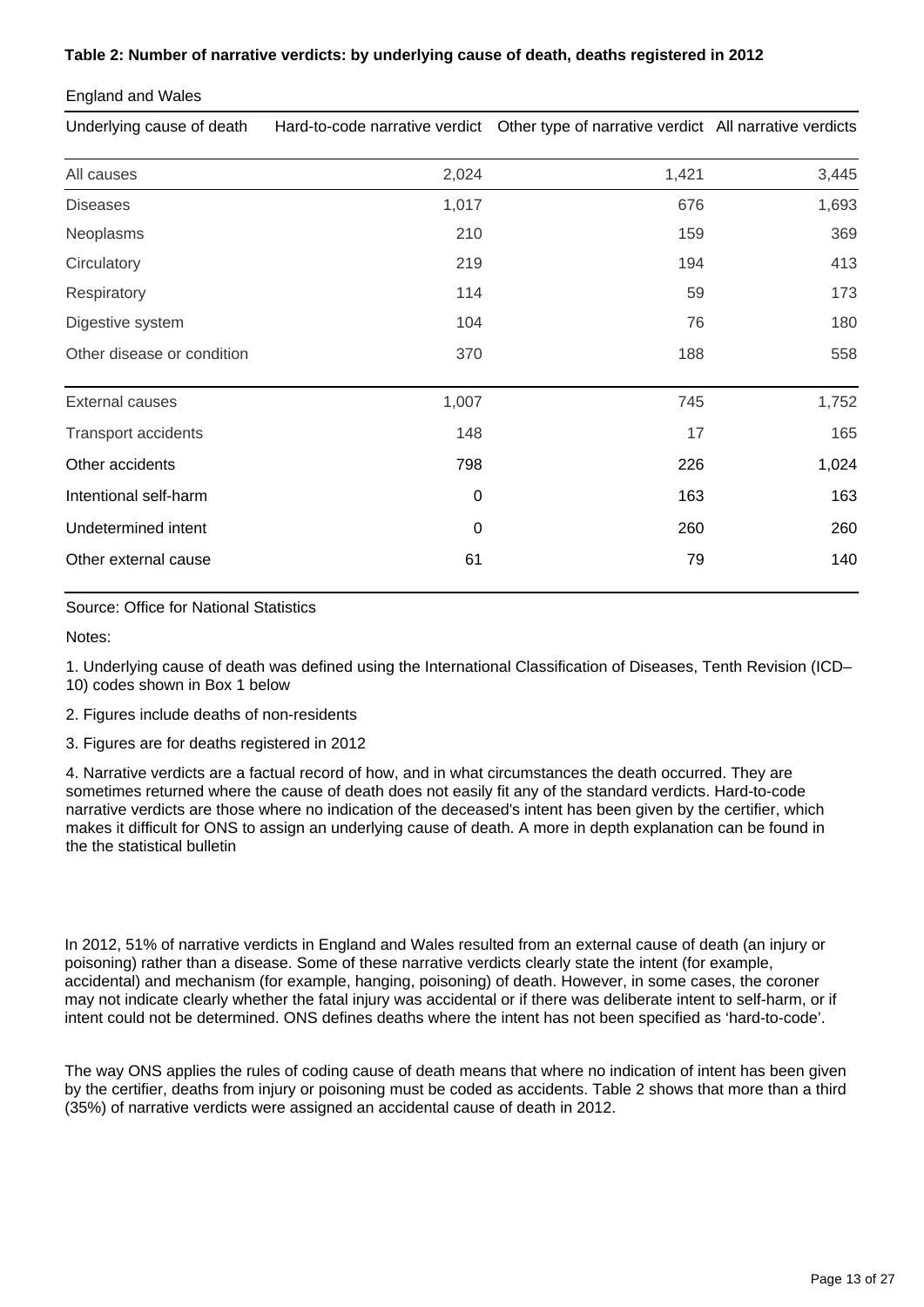### **Table 3: Hard-to-code narrative verdicts and all narrative verdicts (for 2011 and 2012 only) as a percentage of all inquest verdicts: deaths registered in each year from 2006 to 2012**

England, regions in England, and Wales

|                          | Hard-to-code narrative verdict |             |             |      |      |                |                | All narrative verdicts  |                 |
|--------------------------|--------------------------------|-------------|-------------|------|------|----------------|----------------|-------------------------|-----------------|
|                          | 2006                           | 2007        | 2008        | 2009 | 2010 | 2011           | 2012           | 2011                    | 2012            |
| England                  | 6                              | 8           | $\mathsf 9$ | 10   | 12   | 6              | $\overline{7}$ | 10                      | 12              |
| North East               | 4                              | $6\,$       | 6           | 7    | 8    | $\overline{2}$ | 3              | $\overline{\mathbf{4}}$ | $6\phantom{1}6$ |
| North West               | 5                              | 8           | 11          | 13   | 15   | 6              | 7              | 11                      | 12              |
| Yorkshire and The Humber | 7                              | $\mathsf 9$ | 8           | 10   | 10   | 9              | 11             | 13                      | 14              |
| <b>East Midlands</b>     | 4                              | $\,6$       | 6           | 8    | 11   | 5              | 8              | 10                      | 14              |
| <b>West Midlands</b>     | 15                             | 17          | 17          | 16   | 20   | 8              | 8              | 12                      | 13              |
| East of England          | 5                              | 7           | 8           | 13   | 13   | 10             | 11             | 15                      | 18              |
| London                   | 5                              | 6           | 8           | 8    | 8    | 6              | $\,6$          | 9                       | 10              |
| South East               | 5                              | 6           | 7           | 6    | 8    | 5              | 5              | 8                       | 9               |
| South West               | 4                              | 6           | 7           | 8    | 8    | 5              | 6              | 7                       | 10              |
| Wales                    | 3                              | 7           | 9           | 8    | 8    | 4              | 5              | 8                       | 9               |

Source: Office for National Statistics

Notes:

1. Narrative verdicts are a factual record of how, and in what circumstances the death occurred. They are sometimes returned where the cause of death does not easily fit any of the standard verdicts. Hard-to-code narrative verdicts are those where no indication of the deceased's intent has been given by the certifier, which makes it difficult for ONS to assign an underlying cause of death. A more in depth explanation can be found in the the statistical bulletin

2. Figures exclude deaths of non-residents

3. Based on boundaries as of August 2013

4. Figures are for deaths registered in each calendar year

5. Percentages are calculated as the number of hard-to-code narrative verdicts as a percentage of all inquest verdicts. Figures are also provided for all narrative verdicts for 2011 and 2012 only, as prior to 2011, ONS were only able to identify hard-to-code narrative verdicts in our mortality database

Between 2001 and 2010 there were large year-on-year increases in the number of narrative verdicts returned by coroners in England and Wales ([Reference Table 13 \(647 Kb Excel sheet\)](http://www.ons.gov.uk/ons/rel/subnational-health4/suicides-in-the-united-kingdom/2012/ref-suicides-2012.xls)). The number of narrative verdicts registered in England in 2010 (3,170) was almost double the number registered in 2006 (1,592). In Wales, the number increased almost three-fold over the same period, from 52 in 2006 to 147 in 2010. This trend is supported by figures from the Ministry of Justice showing that the number of unclassified verdicts (including narrative verdicts) in England and Wales increased from 2,406 in 2006 to 4,400 in 2011.

Moreover, there is considerable variation in the use of narrative verdicts between coroners. Until 2011 the region with the highest proportion of narrative verdicts (out of all inquests that returned a verdict) was the West Midlands. In 2010 around 20% of inquests in the West Midlands resulted in a hard-to-code narrative verdict compared with only 8% in the following regions: South West, North East, South East, London and Wales. This regional variation led to concerns that if the use of narrative verdicts continued to increase, it could affect the reliability of ONS suicide statistics – especially at a sub-national level.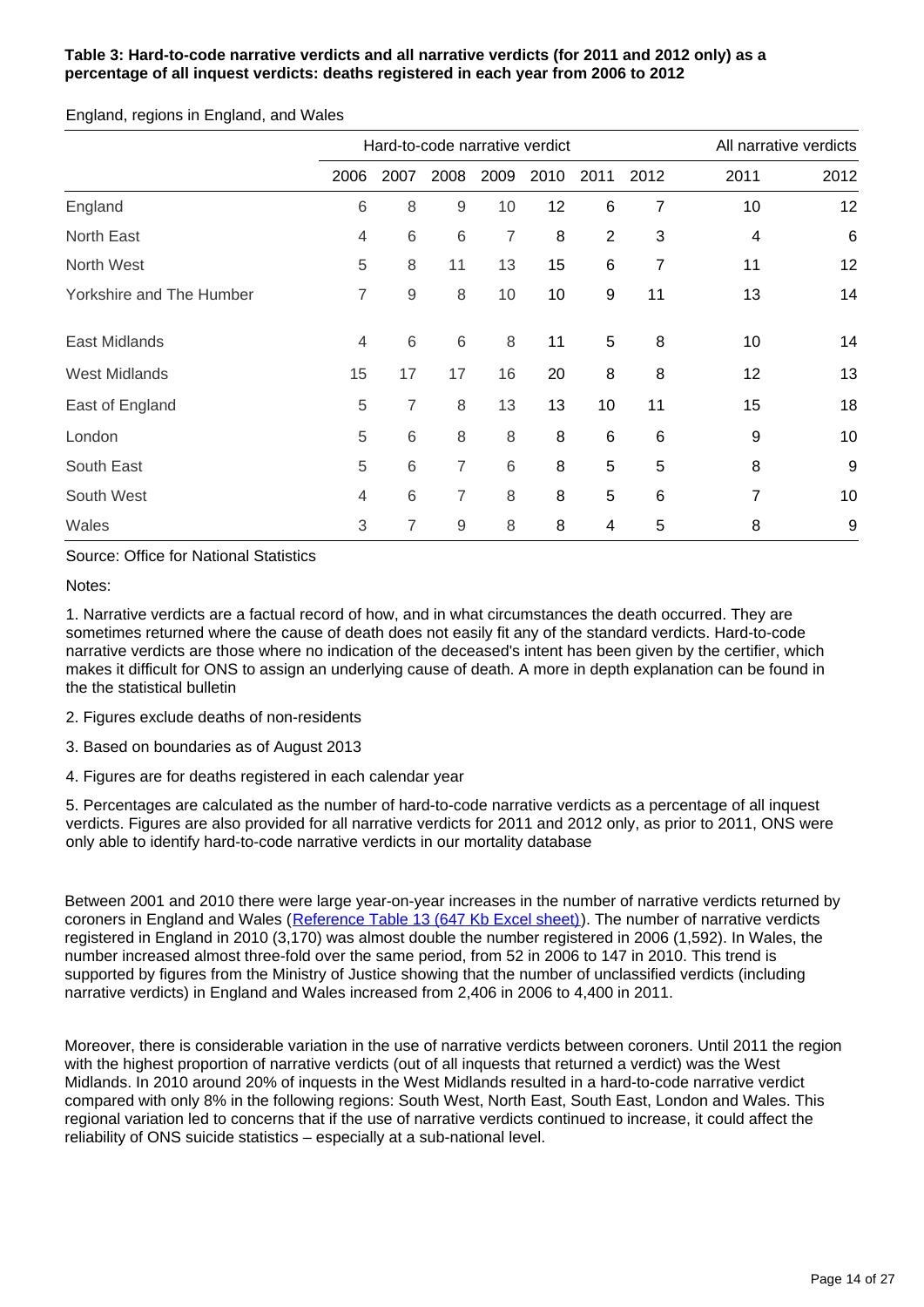To help improve the accuracy of suicide statistics, in January 2011 additional guidance was given to the ONS coding team in order to improve the coding of narrative verdicts. ONS also provided advice to coroners on the types of narrative verdicts that are hard to code, elements of which the Local Government Committee of the Coroners Advisory Group incorporated into an advice note issued in October 2011.

Prior to 2011, ONS could only identify hard-to-code narrative verdicts within our mortality database, so figures for the years 2001 to 2010 reported in [Reference Table 13 \(647 Kb Excel sheet\)](http://www.ons.gov.uk/ons/rel/subnational-health4/suicides-in-the-united-kingdom/2012/ref-suicides-2012.xls) do not show the total number of narrative verdicts. In 2011 ONS made changes to the database to make it possible to identify all narrative verdicts. [Reference Table 13 \(647 Kb Excel sheet\)](http://www.ons.gov.uk/ons/rel/subnational-health4/suicides-in-the-united-kingdom/2012/ref-suicides-2012.xls) shows that between 2011 and 2012 the total number of narrative verdicts increased by just over 16% in England to 3,248. In Wales, there was an increase of 20% between 2011 and 2012 (from 155 to 186 narrative verdicts).

Between 2010 and 2011 the number of hard-to-code narrative verdicts decreased by 46% in England (from 3,170 to 1,727) and by 49% in Wales (from 147 to 75), which would suggest that the additional guidance given to ONS coders and coroners had significantly reduced the number of hard-to-code narrative verdicts. However, between 2011 and 2012 the number of hard-to-code narrative verdicts increased by 12% in England (from 1,727 to 1,928 hard-to-code narrative verdicts) and by 24% in Wales (from 75 to 93 hard-to-code narrative verdicts). Most regions in England showed an increase in the number of hard-to-code narrative verdicts in 2012 compared to 2011. The largest increase was in the East Midlands (64%) and the smallest increase was in London, which saw a 2% increase. In spite of these increases, the number of hard-to-code narrative verdicts in England and Wales in 2012 remains considerably lower than before the advice was issued.

In 2013 a number of reforms were implemented in the coroners' service, as a result of part one of the Coroners and Justice Act 2009. These include minor changes affecting the death registration and mortality statistics processes, for example, verdicts will be replaced by investigation conclusions. Other changes include the introduction of a Chief Coroner. More details about the work of the Office of the Chief Coroner can be found on the Judiciary of England and Wales website. These changes will affect deaths registered in 2013 and will be reported in more detail in the next edition of this bulletin.

### <span id="page-14-0"></span>**9 . Narrative verdict simulations for England and Wales**

An analysis to assess the impact of narrative verdicts on suicide rates in England and Wales was undertaken by ONS in 2011 (Hill and Cook, 2011). Simulated age-standardised suicide rates were calculated for the years 2001 to 2009 using two different assumptions:

**Scenario 1**: suicide rates were calculated assuming all deaths where a hard-to-code narrative verdict meant that the death been coded as an accidental hanging (ICD-10 codes W75–W76) or accidental poisoning (ICD-10 codes X40–X49) were intentional self-harm.

**Scenario 2**: suicide rates were calculated assuming that half of these deaths were intentional self-harm.

Hangings and poisonings were used as these are the two most common methods of intentional self-harm in England and Wales.

The results showed that between 2001 and 2009 there were no statistically significant differences between the published and simulated suicide rates at national level. ONS has now repeated the Scenario 1 analysis using the latest figures for regions of England, and for Wales (see Background Note 6).

Table 1 shows the existing suicide rates for regions of England, and Wales, for 2012. In comparison, Table 4 shows results of combining all accidental hangings and accidental poisonings from hard-to-code narrative verdicts with existing suicide rates (Scenario 1), for regions of England, and Wales, for 2012.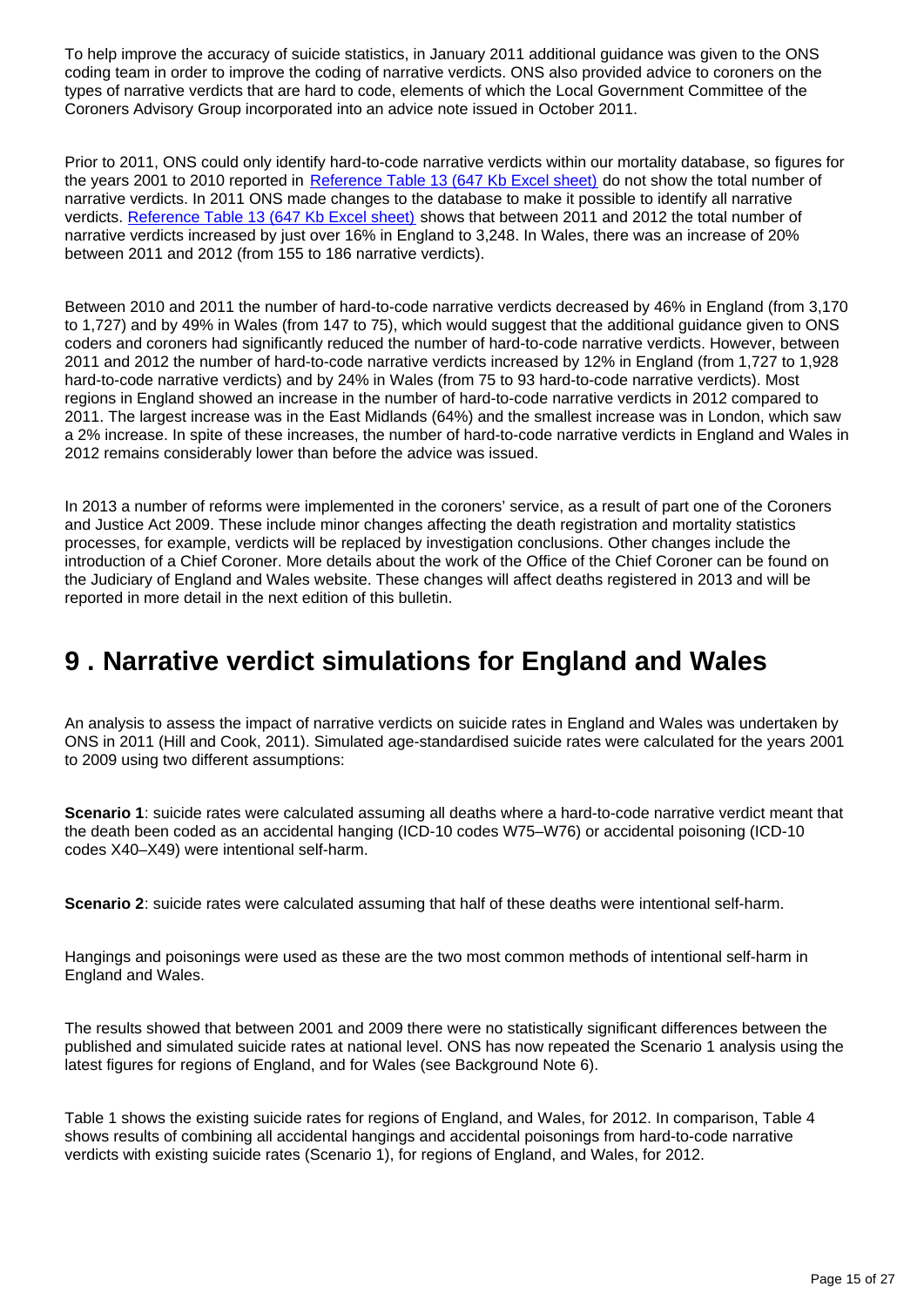### **Table 4: Simulated suicide rates: by sex, deaths registered in 2012**

England, regions in England, and Wales

|                          | Males  |      | Females |      | Persons |      |
|--------------------------|--------|------|---------|------|---------|------|
|                          | Deaths | Rate | Deaths  | Rate | Deaths  | Rate |
| England                  | 3,620  | 17.1 | 1,110   | 4.9  | 4,730   | 10.9 |
| North East               | 205    | 20.6 | 53      | 4.9  | 258     | 12.6 |
| North West               | 579    | 20.8 | 168     | 5.7  | 747     | 13.2 |
| Yorkshire and The Humber | 399    | 19.1 | 110     | 4.9  | 509     | 12   |
| East Midlands            | 319    | 17.5 | 76      | 3.8  | 395     | 10.5 |
| <b>West Midlands</b>     | 372    | 17   | 109     | 4.5  | 481     | 10.7 |
| East of England          | 344    | 15   | 120     | 4.8  | 464     | 9.8  |
| London                   | 446    | 13.8 | 155     | 4.6  | 601     | 9.1  |
| South East               | 550    | 16.1 | 182     | 4.9  | 732     | 10.4 |
| South West               | 406    | 18.8 | 137     | 6.1  | 543     | 12.3 |
| Wales                    | 267    | 22.3 | 80      | 6.1  | 347     | 14   |

Source: Office for National Statistics

Notes:

1. Suicide rates were calculated assuming all deaths where a hard-to-code narrative verdict meant that the death been coded as an accidental hanging (ICD-10 codes W75-W76) or accidental poisoning (ICD-10 codes X40- X49) were intentional self-harm. These deaths were added to those already included in the National Statistics suicide definition, and suicide rates were recalculated

2. Figures are for persons aged 15 years and over

3. Age-standardised suicide rates per 100,000 population, standardised to the 1976 European Standard Population. Age-standardised rates are used to allow comparison between populations which may contain different proportions of people of different ages

4. Figures exclude deaths of non-residents

5. Based of boundaries as of August 2013

6. Figures are for deaths registered in 2012

Although there were apparent increases in simulated suicide rates, and small changes in the rank ordering of regions, it is important to note that none of simulated suicide rates were significantly higher than the actual suicide rates. Moreover, the simulated suicide rates presented above represent a 'worst-case scenario', as not all accidental hangings and poisonings are suicides. In addition, events of undetermined intent are also included in ONS suicide statistics, and not all of these deaths are caused by self-inflicted harm. Therefore, ONS suicide statistics still provide a reliable estimate of national suicide trends, despite the issues surrounding hard-to-code narrative verdicts.

When hard-to-code narrative verdict deaths with an underlying cause of accidental hanging or accidental poisoning were added to existing suicides, the male suicide rate in England in 2012 increased from 16.4 to 17.1 deaths per 100,000 population (a 4% increase). The corresponding female suicide rate rose from 4.5 to 4.9 per 100,000 (an 8% increase). In Wales the suicide rate increased from 21.4 to 22.3 per 100,000 in males (a 4% rise); and from 5.8 to 6.1 per 100,000 in females (a 5% rise).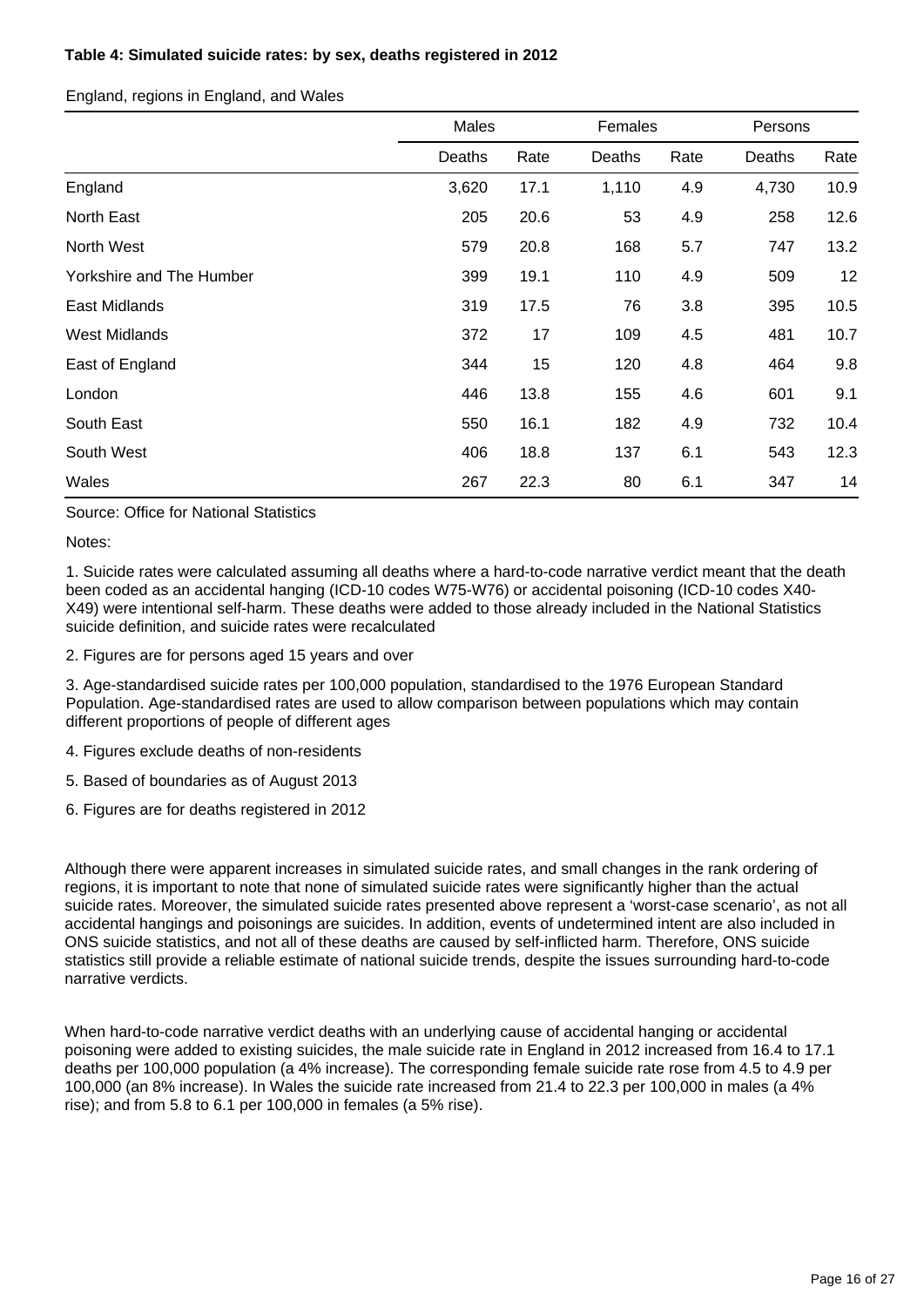Within the regions in England, the largest increases in suicide rates as a result of this simulation were in the East Midlands for males (a 6% increase) and the West Midlands for females (a 13% increase). The actual suicide rate was highest in the North East and the North West for males at 19.8 deaths per 100,000 population. The simulated suicide rates shows a slightly higher suicide rate in the North West, at 20.8 deaths per 100,000 population, compared with 20.6 in the North East. There was no other change in the rankings for males. For females, there was no change at the top and bottom of the rankings. Yorkshire and The Humber and the North East, which are fourth and fifth out of nine regions in the actual suicide rates rankings, rank as joint third when looking at the simulated suicide rates, along with the South East, all at 4.9 deaths per 100,000 population.

## <span id="page-16-0"></span>**10 . Population estimate revisions and their Impact on suicide statistics for 2002 to 2012**

Population estimates for mid-2002 to mid-2010 for England and Wales were revised in December 2012 to take account of the results of the 2011 Census to ensure a consistent time series over the decade. Population estimates for the UK for mid-2002 to mid-2011 were also revised in December 2013. Therefore, suicide rates in this bulletin from 2002 on have been re-calculated using the latest population estimates.

## <span id="page-16-1"></span>**11 . Differences between the 2011 Census and 2011 population estimates based on the 2001 Census and impact on 2002 to 2010 revisions**

A [high level reconciliation report \(361.9 Kb Pdf\)](http://www.ons.gov.uk/ons/guide-method/method-quality/specific/population-and-migration/population-statistics-research-unit--psru-/difference-between-the-2011-census-estimates-and-the-rolled-forward-population-estimates.pdf) explaining national level differences between 2011 Census estimates and population estimates for March 2011 rolled forward from the 2001 Census, was published alongside the first release of 2011 Census data in July 2012. The rolled forward estimates were 476,000 lower than the 2011 Census estimate for England and Wales which splits down into 144,000 males and 332,000 females.

Comparison of the rates presented for the period 2002 to 2010 in this bulletin, using the revised population data, compared with those presented last year, shows that none of the rates have changed significantly. The biggest change was in 2010 among men aged 30 to 34 years in Wales, where the rate fell from 29.2 to 27.0 deaths per 100,000 population. The biggest increase was also in 2010 among men aged 85 years and over, again in Wales, where the rate increased from 28.2 to 30.1 deaths per 100,000 population.

## <span id="page-16-2"></span>**12 . Impact of registration delays on suicide statistics**

In England and Wales all suicides are certified by a coroner following an inquest. The death cannot be registered until the inquest is completed, which can take many months or even years, and ONS is not notified that a death has occurred until it is registered. The only exception to this is when someone will be charged in relation to the death. In this instance the coroner must adjourn the inquest, and they may carry out an accelerated registration. The full details of these deaths are not recorded until the inquest is completed, but the majority are eventually coded as assaults.

The death registration system in Northern Ireland is similar to that used in England and Wales, in that all suspected suicides are referred to the coroner. The family of the deceased may ask for an inquest and if one has been held, the registrar will register the death on receipt of the coroner's report. If there is no inquest the General Register Office (GRO) will write to the deceased's family (or other informant) to ask them to register the death. However, if the death is not registered within a year of its occurrence, GRO are able to register the death on the authority of the Registrar General.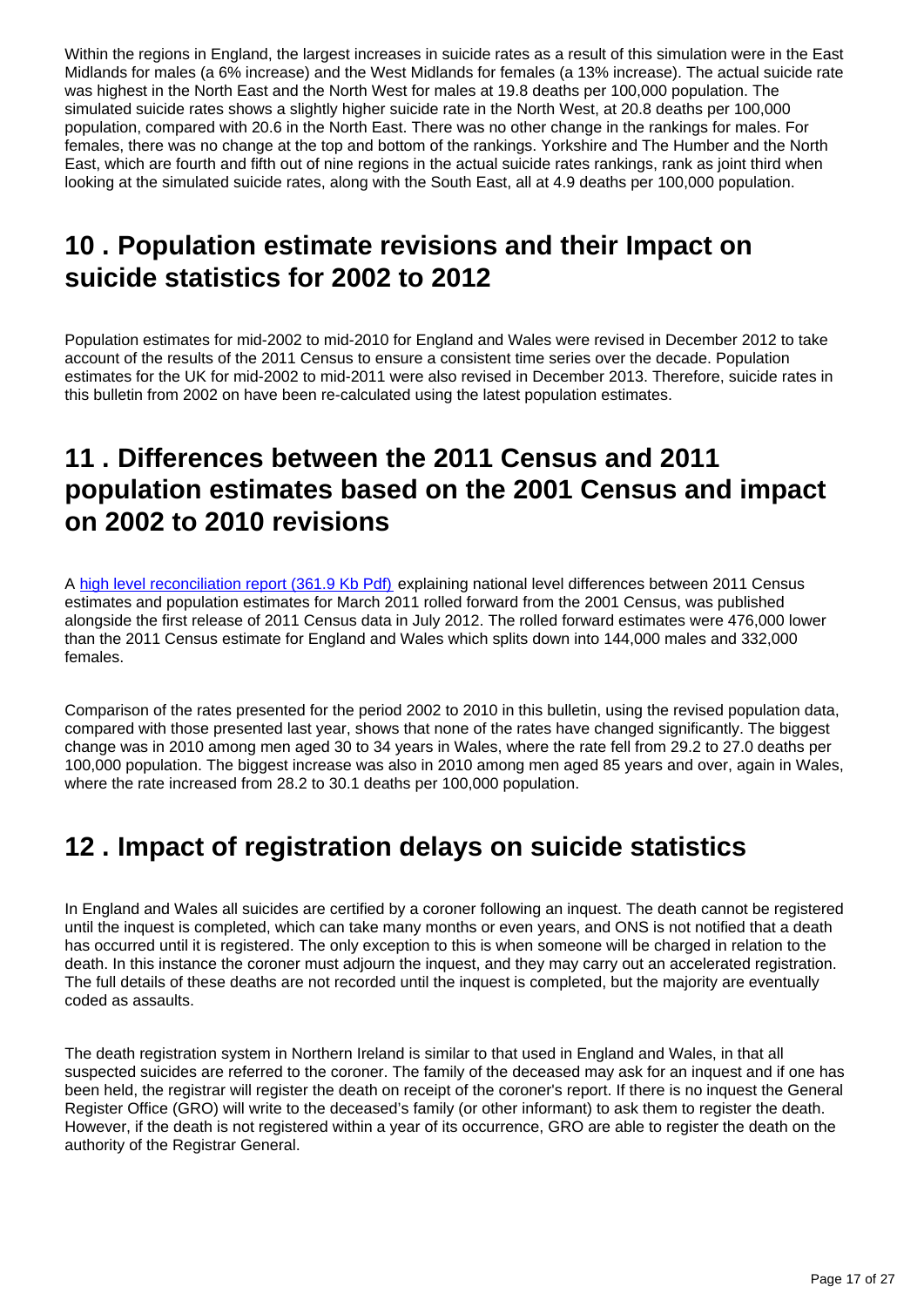In Scotland a death must be registered within eight days. The Procurator Fiscal has a duty to investigate all sudden, suspicious, accidental, unexpected or unexplained deaths and any death occurring in circumstances that give rise to serious public concern, and a Fatal Accident Inquiry may follow. If the results of toxicological tests or a post mortem are not yet known, the cause of death can be given as "unascertained, pending investigations", and the actual cause of death will be entered at a later date. Therefore National Records of Scotland (NRS) receive notification of deaths more quickly than ONS and the Northern Ireland Statistics and Research Agency (NISRA). However, although NRS may know what caused the death (for example, hanging, poisoning), they may not be told whether it was due to an accident, assault or intentional self-harm until after the statistical database has been 'frozen' for the year. So NRS may have to code the death as an event of undetermined intent, which would be counted as a probable suicide. Consequently, Scotland has proportionally more deaths coded as being due to events of undetermined intent (and hence as probable suicides), compared with England, Wales and Northern Ireland.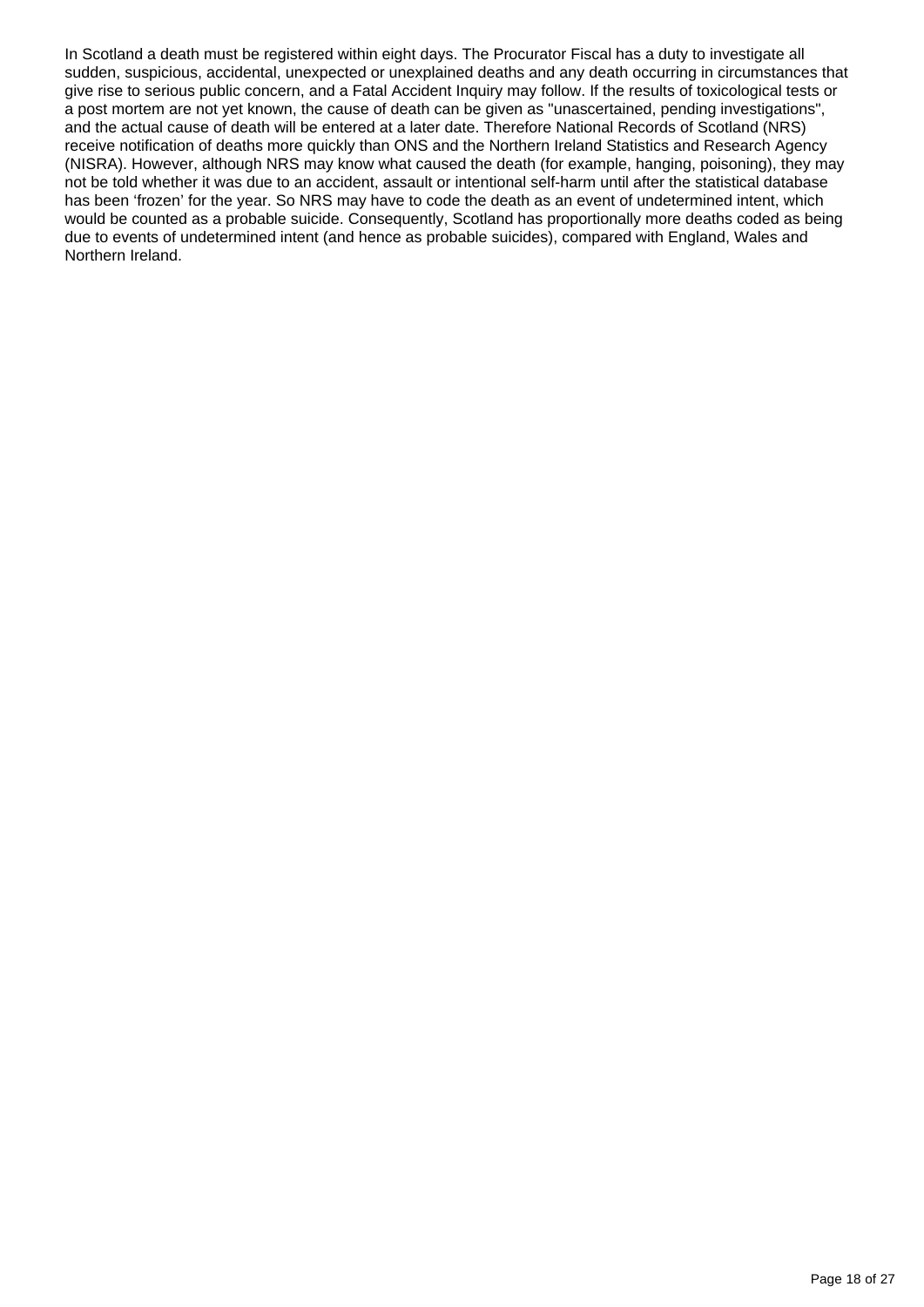### **Figure 5: Median registration delay for suicides: deaths registered in each year between 2001 and 2012**

#### **United Kingdom**



#### **Source: Office for National Statistics, National Records of Scotland, Northern Ireland Statistics and Research Agency**

#### **Notes:**

- 1. The National Statistics definition of suicide is given below under 'Suicide definition'
- 2. Figures are for persons aged 15 years and over
- 3. The registration delay is calculated as the difference between the date each death occurred and the date it was registered, measured in days. Additional information on the calculation of registration delays is provided Background Note 7 of the UK suicides bulletin
- 4. Figures are for deaths registered in each calendar year
- 5. Figures include deaths of non-residents

In common with most other UK mortality statistics, suicide figures are presented for deaths registered in a particular calendar year, which enables figures to be published in a timely manner. The alternative would be to publish statistics based on the year in which the death occurred. However, if ONS were to do this the publication would have to be delayed in order to allow enough time for the majority of the deaths that occurred in a given year to be registered. Even allowing for a reasonable delay, it is probable that some deaths occurring in a given year would not be registered in time for the publication. Table 2 of the publication Mortality Metadata presents figures on the number of late registrations (all deaths) that are not included in the relevant occurrence dataset. Moreover, it would be inconsistent with other ONS mortality figures (for example, those published annually in 'Deaths registered in England and Wales').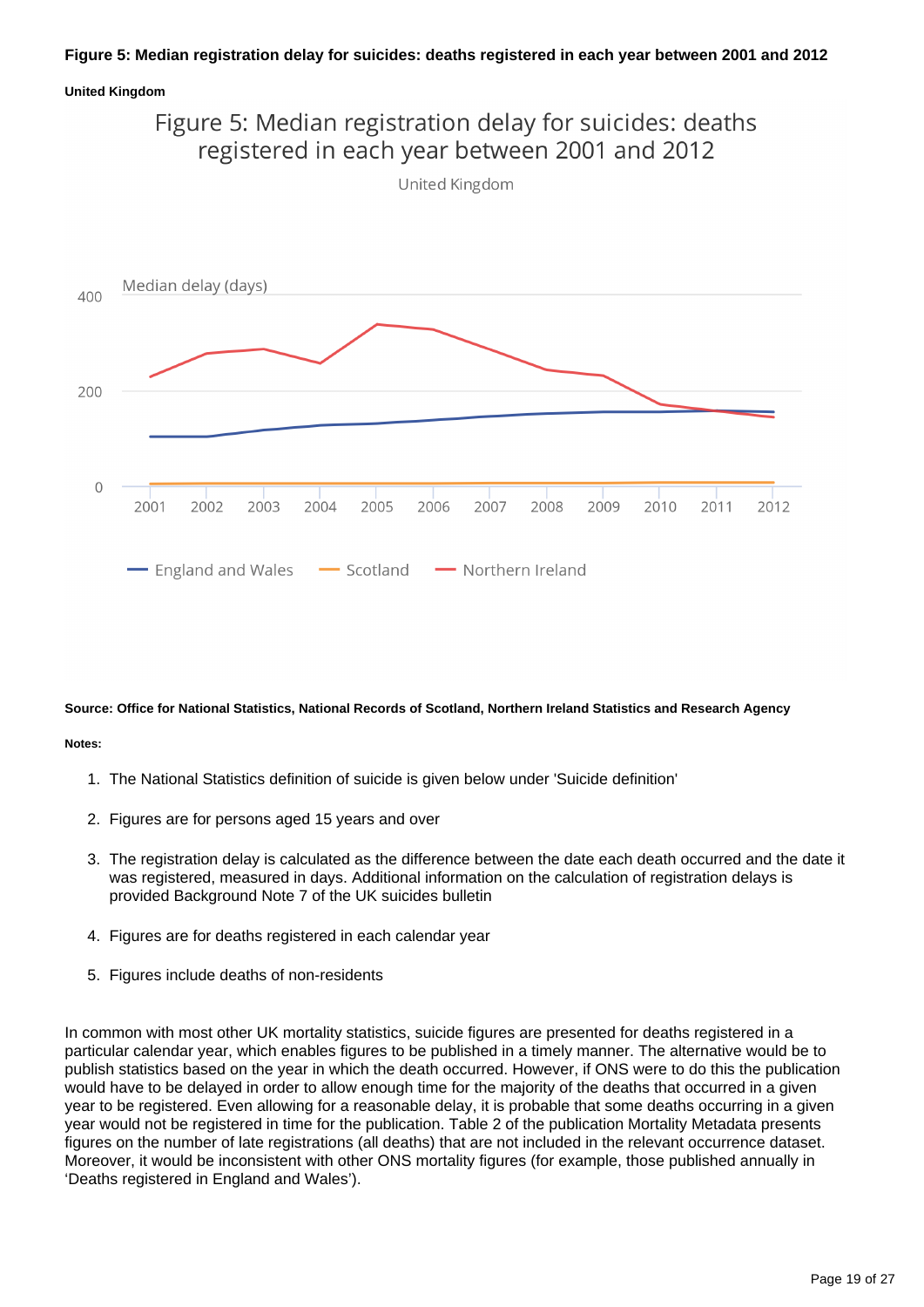Due to the length of time it takes to hold an inquest, figures presented in this bulletin for England and Wales and Northern Ireland are based on deaths that may have occurred months or even years before 2012. Figure 5 shows that in 2012 the average registration delay for suicides in England and Wales was 155 days. Out of the 4,881 suicides registered in 2012, just under half (46%) occurred before 2012. In England and Wales the average registration delay has gradually increased over time, but the increase has slowed since 2008, which suggests that the upward trend is levelling off. In 2001 the average registration delay was 103 days, and by 2008 it was 152 days (an increase of 48%). Between 2008 and 2011 the average registration delay increased by around just 4% (to 158 days,) and between 2011 and 2012 the average delay fell by a further 2% to 155 days.

Suicide statistics in Northern Ireland are also affected by registration delays, although the trend over time has been more variable than in England and Wales. In Northern Ireland average registration delays for suicides peaked in 2005 at 339 days, but had decreased sharply to 144 days by 2012. Prior to 2004 there were seven coroner's districts in Northern Ireland. Following a review of the coroner's service, the separate districts were amalgamated into one centralised coroner's service. This reorganisation of the coroner's service may explain the reduction in registration delays in Northern Ireland since 2005. Around 50% of suicides registered in Northern Ireland in 2012 also occurred in 2012.

In 2012 the average registration delay in Scotland was just seven days. Although the registration delay has increased slightly since 2001, 96.6% of suicides registered in Scotland in 2012 also occurred in 2012.

The differences in the death registration systems in England and Wales, Scotland and Northern Ireland have implications for the comparability of mortality statistics across the UK. That is, the UK suicide figures for deaths registered in 2012 will comprise deaths occurring in different time periods for different countries of the UK. However, as suicide trends tend to change relatively slowly over time, this is unlikely to have a great impact on the usability of UK suicide statistics.

Additional information on registration delays for suicides, including separate figures for males and females, and an indication of the range of registration delays (the lower and upper quartile) can be found in Reference Table [15 \(647 Kb Excel sheet\)](http://www.ons.gov.uk/ons/rel/subnational-health4/suicides-in-the-united-kingdom/2012/ref-suicides-2012.xls) . Information on registration delays for a range of causes in England and Wales in 2011 can be found on the **ONS** website.

### <span id="page-19-0"></span>**13 . Data available on the Office for National Statistics website**

Suicide figures for the UK, England and Wales, England, Wales, and regions of England, and results from the analysis of the impact of hard-to-code narrative verdicts returned by coroners in England and Wales, can be found in a [Microsoft Excel workbook \(647 Kb Excel sheet\)](http://www.ons.gov.uk/ons/rel/subnational-health4/suicides-in-the-united-kingdom/2012/ref-suicides-2012.xls) on the Office for National Statistics website.

The workbook contains: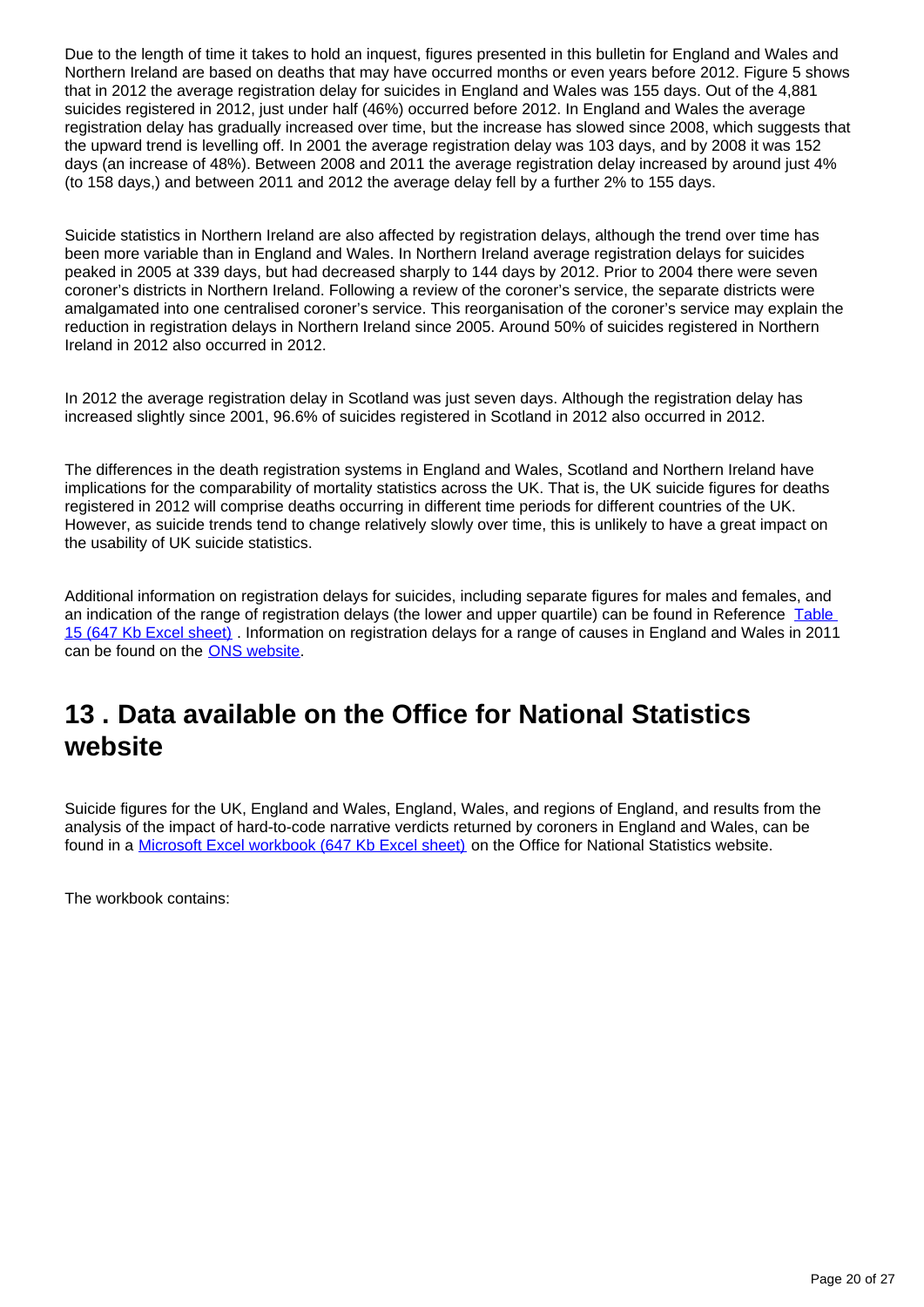- age-standardised suicide rates per 100,000 population (with 95% confidence limits) and numbers of suicides: by sex, for the UK, England and Wales, England, regions of England and Wales, deaths registered in each year from 1981 to 2012
- age-specific suicide rates per 100,000 population (with 95% confidence limits) and numbers of suicides: by sex and five-year age group, for the UK, England and Wales, England, and Wales, deaths registered in each year from 1981 to 2012
- age-specific suicide rate for broad age groups (with 95% confidence intervals): for males and females, United Kingdom, deaths registered in each year from 1981 to 2012
- number of narrative verdicts: by underlying cause of death, England and Wales, deaths registered in 2012
- number of narrative verdicts: by sex, for England and Wales and regions of England, deaths registered in each year from 2001 to 2012
- simulated age-standardised suicide rates per 100,000 population (with 95% confidence limits): by sex, for England and Wales and regions of England, deaths registered in each year from 2001 to 2012
- median registration delays (and the lower and upper quartiles) in England and Wales, Scotland and Northern Ireland, deaths registered in each year from 2001 to 2012

### <span id="page-20-0"></span>**14 . Context of suicide statistics**

### **Use of the statistics**

Suicide statistics provide an indicator of mental health and are important for monitoring trends in deaths resulting from intentional (and probable) self-harm. The statistics are widely used to inform policy, planning and research in both the public and private sector and they enable policy makers and support services to target their resources most effectively. Key users include the Department of Health and devolved health administrations, public health observatories, local and health authorities, academics, and charity organisations.

### **Policy context**

Each constituent country of the UK has a suicide prevention strategy in place which aims to identify risk factors, take action via cross-sector organisations, and ultimately reduce suicide rates.

In September 2012 the Department of Health launched '[Preventing Suicide in England: a cross-government](http://www.ons.gov.uk/ons/external-links/other-government-departments/doh/dh---preventing-suicide-in-england--pdf-.html)  [outcomes strategy to save lives'](http://www.ons.gov.uk/ons/external-links/other-government-departments/doh/dh---preventing-suicide-in-england--pdf-.html). This strategy aims to reduce the suicide rate and improve support for those affected by suicide and was informed by an earlier consultation on preventing suicide in England. The new strategy outlines six areas for action including: reducing the risk of suicide in key high-risk groups (for example, people in the care of mental health services, people with a history of self-harm, people in contact with the criminal justice system, and men aged under 50); reducing access to the means of suicide; and supporting research, data collection and monitoring.

Following a public consultation in 2009, the Welsh Assembly Government published 'Talk to Me: The National [Action Plan to Reduce Suicide and Self Harm in Wales, 2009–2014](http://www.ons.gov.uk/ons/external-links/devolved-admins/welsh-assembly-government/welsh-government---national-action-plan-to-reduce-suicide-in-wales-2009-2014.html) '. This is based on a strategic aim to: 'deliver co-ordinated action across all sectors of society for improving the mental health and well-being of the population of Wales, promoting resilience within individuals and communities, delivering timely and effective services to those people identified as being at risk and thereby reducing the rate of suicide and self-harm in Wales'.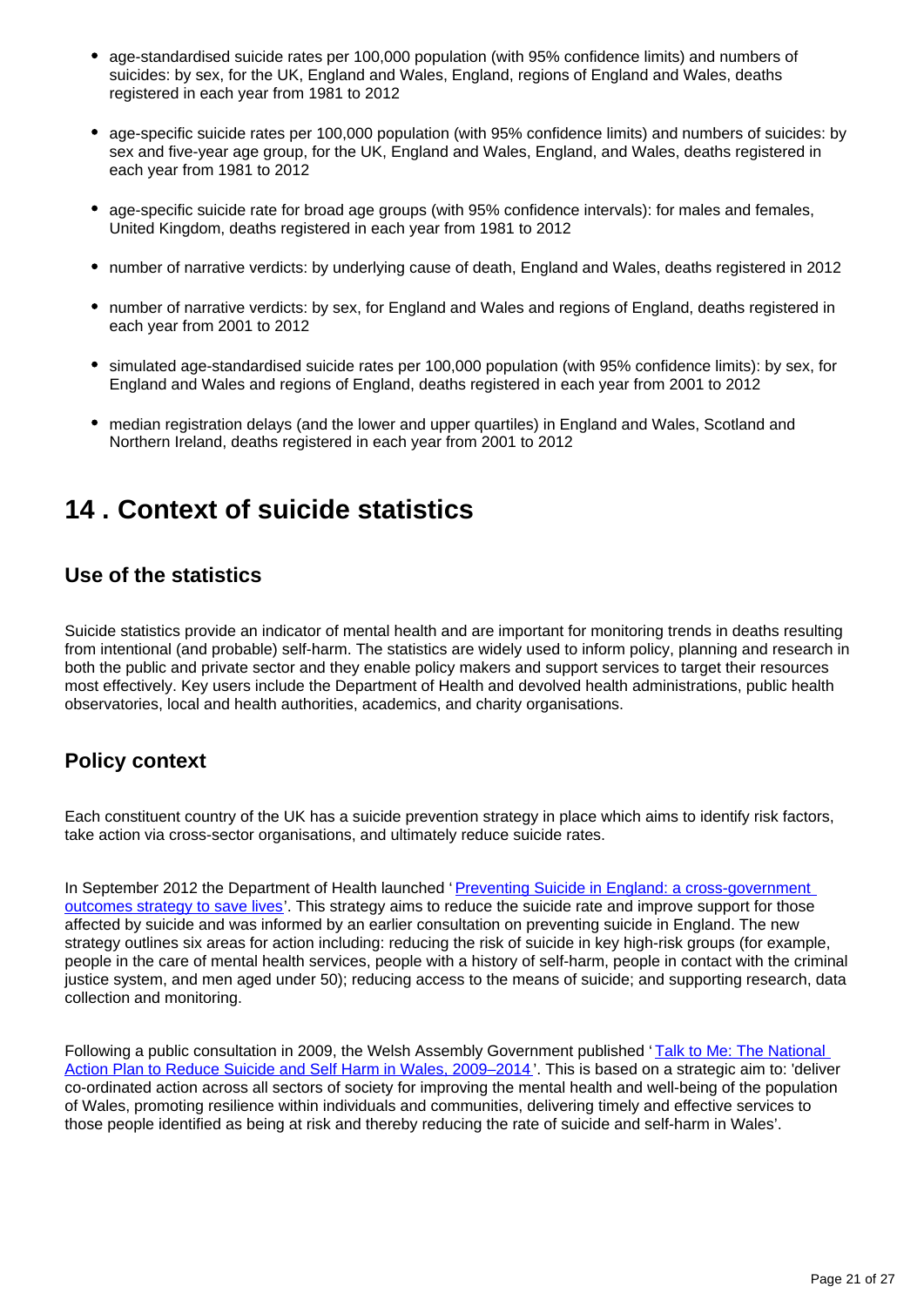The aim is underpinned by seven objectives, which include promoting mental health and well-being, delivering early intervention, improving information on suicide and suicide prevention, and restricting access to the means of suicide. The Action Plan also highlights a suicide prevention health gain target that has been in place since 2002 to reduce the European age-standardised rate by 10% by 2012. Progress towards this target was most recently reported in the [Chief Medical Officer for Wales Annual Report 2011](http://wales.gov.uk/topics/health/cmo/publications/annual/report2011/?lang=en).

In Scotland, a 10-year '[Choose Life](http://www.scotland.gov.uk/Publications/2002/12/15873/14466)' suicide prevention strategy and action plan was launched in 2002 with the overarching aim to reduce suicide in Scotland by 20% by 2013 (Scottish Executive, 2002). A summary of progress to date and recommended objectives (which are similar to those in England and Wales) for the final phase of the strategy are reported in 'Refreshing the National Strategy and Action Plan to Prevent Suicide in [Scotland](http://www.scotland.gov.uk/Publications/2010/10/26112102/0)', published by the Scottish Government in 2010. This forms part of the national policy framework. 'Towards a Mentally Flourishing Scotland (2009–11)'

In 2006, the Department of Health, Social Services and Public Safety in Northern Ireland (DHSSPS) published ' [Protect Life: A Shared Vision – The Northern Ireland Suicide Prevention Strategy and Action Plan, 2006–2011](http://www.dhsspsni.gov.uk/phnisuicidepreventionstrategy_action_plan-3.pdf) '. The strategy includes two targets:

- 1. to obtain a 10% reduction in the overall suicide rate by 2008
- 2. to reduce the overall suicide rate by a further 5% by 2011

The aim, objectives and approach are similar to those in other UK countries and specific actions focussing on both the general population and the target population are also highlighted. In 2012 the strategy was refreshed to cover the period 2011 to March 2014 and the DHSSPS published an evaluation of the original 'Protect Life' strategy.

People with mental illness have a higher suicide risk then the general population (Windfur and Kapur, 2011). A National Confidential Inquiry into Suicide and Homicide by People with Mental Illness was set up to help reduce this risk. The recommendations of this project could assist health professionals and policymakers improve patient safety and reduce the suicide risk of individuals who are in contact with mental health services. The most recent annual report from the [Confidential Inquiry](http://www.bbmh.manchester.ac.uk/cmhr/#Annual_reports) was published in July 2013.

## <span id="page-21-0"></span>**15 . Suicide definition**

The National Statistics definition of suicide includes deaths given an underlying cause of intentional self-harm or an injury/poisoning of undetermined intent. In England and Wales it has been customary to assume that most injuries and poisonings of undetermined intent are cases where the harm was self-inflicted, but there was insufficient evidence to prove that the deceased deliberately intended to kill themselves (Adelstein and Mardon, 1975). This convention has been adopted across the UK. However, this cannot be applied to children due to the possibility that these deaths were caused by unverifiable accidents, neglect or abuse. Therefore, only persons aged 15 years and over are included in the UK suicide figures.

In the UK, deaths are currently coded using the International Classification of Diseases, Tenth Revision (ICD-10 World Health Organisation, 2010). The codes used to define the suicide figures presented in this bulletin are shown below: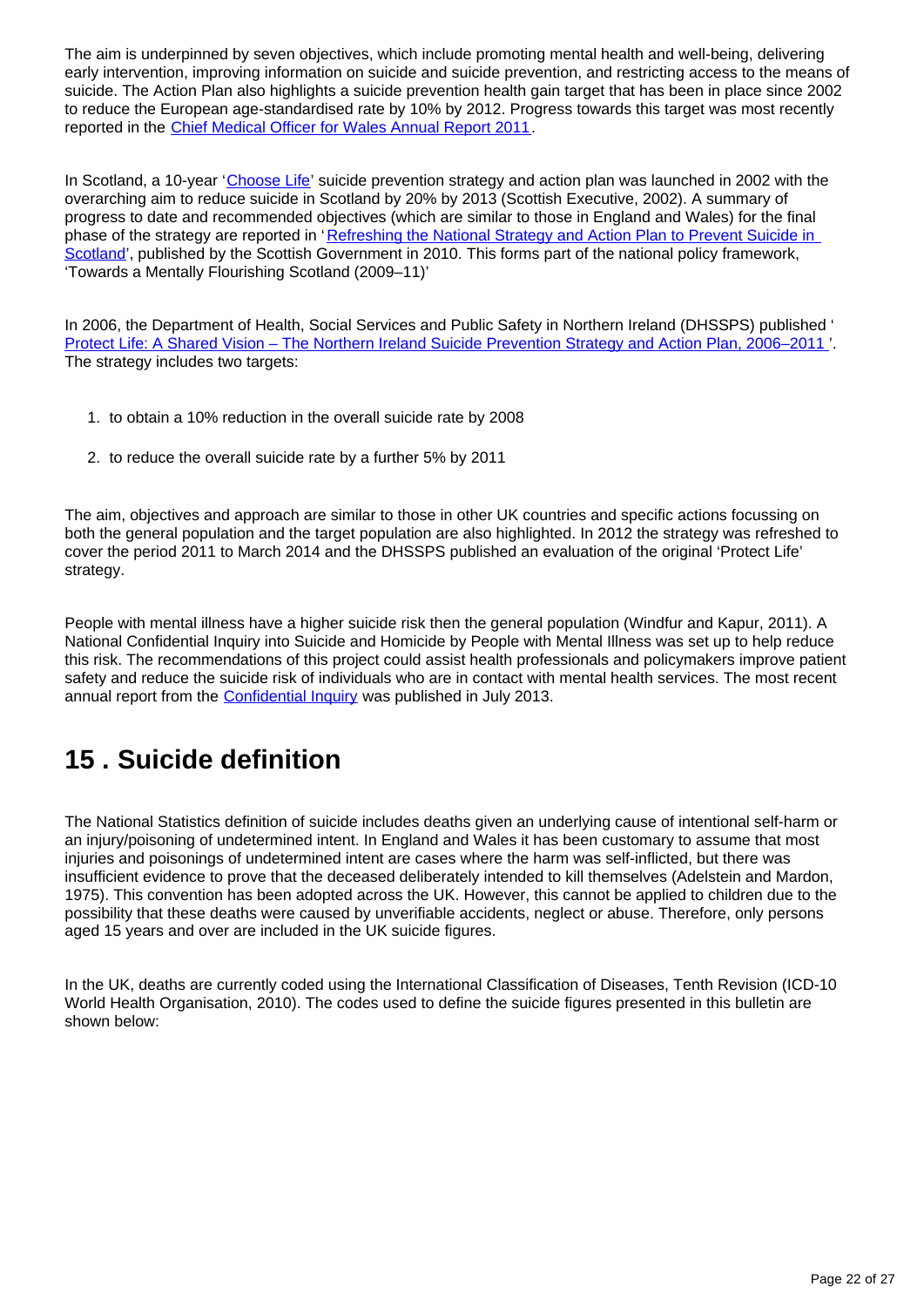### **International Classification of Diseases, Tenth Revision codes used to define suicide in the United Kingdom**

| ICD-10 code              | Description                                                                   |
|--------------------------|-------------------------------------------------------------------------------|
| X60-X84                  | Intentional self-harm                                                         |
| $Y10 - Y34$ <sup>1</sup> | Injury/poisoning of undetermined intent                                       |
| $Y87.0 / Y87.2^2$        | Sequelae of intentional self-harm / injury / poisoning of undetermined intent |

Source: Office for National Statistics

Notes:

1. Excluding Y33.9 where the coroner's verdict was pending in England and Wales, up to 2006. From 2007, deaths which were previously coded to Y33.9 are coded to U50.9

2. Y87.0 and Y87.2 are not included for England and Wales

## <span id="page-22-0"></span>**16 . Comparison with other countries**

It is not always possible to compare UK suicide statistics with those of other countries because of differences in the way suicide is defined and recorded. For example, deaths from injuries and poisonings of undetermined intent are included in UK suicide figures, (as well as deaths from intentional self-harm). This is because in the UK we assume that these deaths were self-inflicted, but there was insufficient evidence to prove that the deceased deliberately intended to kill themselves (Adelstein and Mardon, 1975). This cannot be assumed for child deaths, and so UK suicide figures routinely only include persons aged 15 years and over (although data for children aged ten and over are available on request. However, many other countries, including [Canada](http://www.statcan.gc. ca/tables-tableaux/sum-som/l01/cst01/hlth66a-eng.htm "Canada: Suicides and suicide rate, by sex and by age group"), [United States](http://www.cdc.gov/violenceprevention/suicide/statistics/trends01.html "United States: Suicides and suicide rate"), and [France](http://www.drees.sante.gouv.fr/IMG/pdf/er702.pdf "France: Suicides and suicide rate"), use a narrower definition that does not include deaths from injuries and poisonings of undetermined intent, and do report on deaths of children aged between 10 and 14. The Australian Bureau of [Statistics](http://www.abs.gov.au/ausstats/abs@.nsf/Lookup/3303.0Explanatory+Notes12011) uses a similar definition to these countries but does not routinely report on suicides of children under the age of 15.

Suicide figures published by [Eurostat](http://epp.eurostat.ec.europa.eu/statistics_explained/index.php/Causes_of_death_statistics) for European countries are based on a broadly comparable definition of deaths from intentional self-harm only. These are available for all ages and rates for males and females are agestandardised to the European Standard Population. Age-specific (or 'crude') rates for particular age groups are also available.

Suicide figures published by the [World Health Organization](http://www.who.int/mental_health/prevention/suicide/suicideprevent/en/) (WHO) use official figures made available to WHO by its member states. These are based on actual death certificates signed by legally authorised personnel, usually doctors and, to a lesser extent, police officers. Although they are not all directly comparable or timely, the suicide figures published by the WHO give an overall perspective of the extent of suicide deaths around the world.

## **17. References**

- 1. Adelstein A and Mardon C (1975) 'Suicides 1961–1974, Population Trends 02, 13–18.
- 2. Australian Bureau of Statistics (2011) '<u>Causes of death, Australia, 2011, Explanatory Notes</u>' Accessed on 27 January 2014
- 3. Centres for Disease Control and Prevention (2014) 'National suicide statistics at a glance: trends in suicide [rates among persons ages 10 years and older, by sex, United States, 1991–2009](http://www.cdc.gov/violenceprevention/suicide/statistics/trends01.html) '. Accessed on 27 January 2014
- 4. [Coroners' and Justice Act 2009 Accessed on 27 January 2014](http://www.legislation.gov.uk/ukpga/2009/25/contents)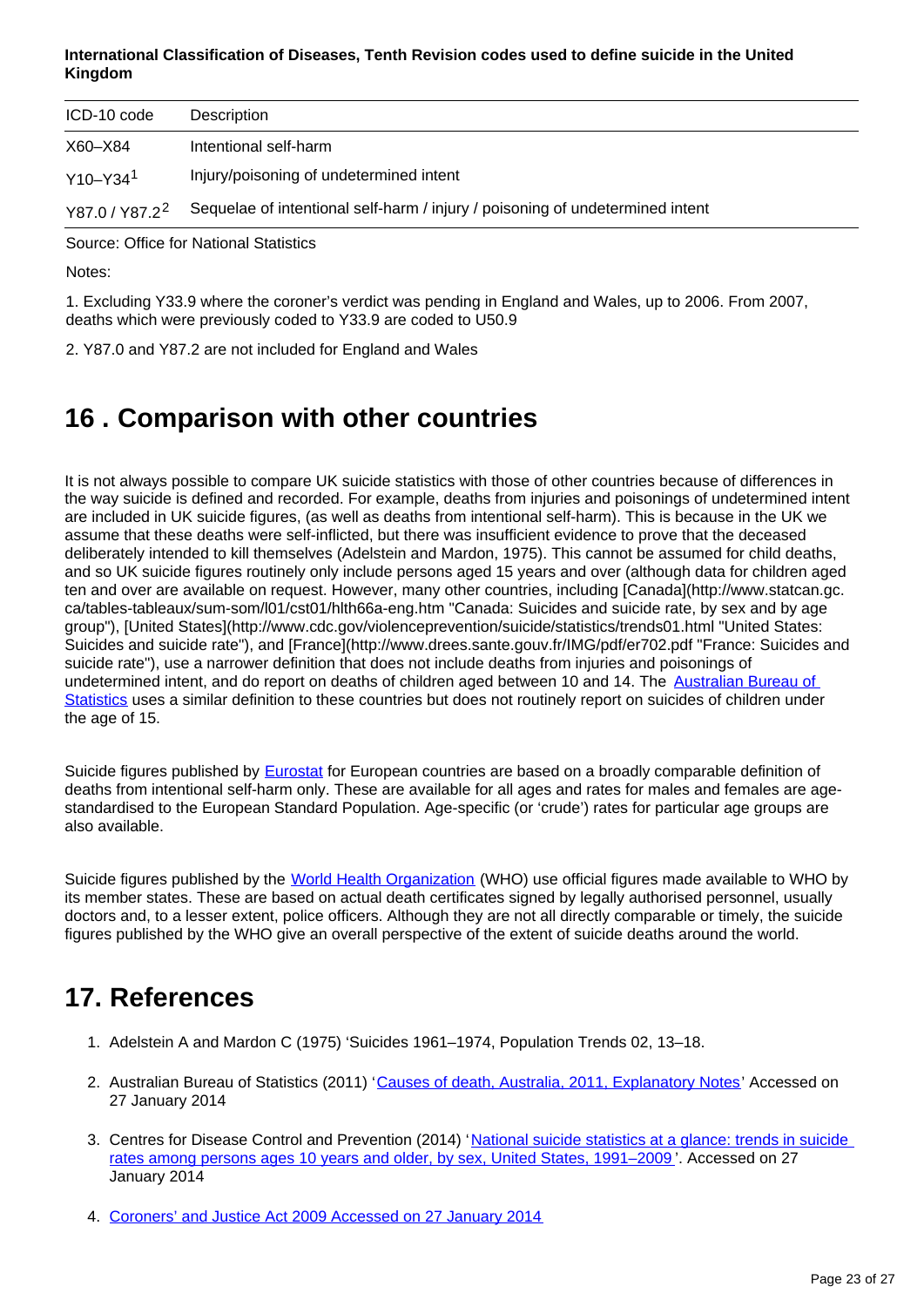- 5. Department of Health (2012) Preventing suicide in England: A cross-government outcomes strategy to [save lives. Accessed on 27 January 2014](http://www.dh.gov.uk/health/2012/09/suicide-prevention/)
- 6. Department of Health, Social Services and Public Safety (2006) Protect Life A Shared Vision: The [Northern Ireland Suicide Prevention Strategy and Action Plan 2006-2011](http://www.dhsspsni.gov.uk/phnisuicidepreventionstrategy_action_plan-3.pdf) . Accessed on 27 January 2014
- 7. Department of Health, Social Services and Public Safety (2012) Evaluation of the Implementation of the NI [Protect Life Suicide Prevention Strategy and Action Plan 2006-2011](http://www.dhsspsni.gov.uk/protect-life-evaluation-report.pdf). Moore Stephens. Accessed on 27 January 2014
- 8. Eurostat (2012) [Causes of death statistics.](http://epp.eurostat.ec.europa.eu/statistics_explained/index.php/Causes_of_death_statistics) Accessed on 27 January 2014
- 9. General Register Office Scotland, (2013) 'Probably suicides: deaths which are the result of intentional self [harm or events of undetermined intent, 2012](http://www.gro-scotland.gov.uk/statistics/theme/vital-events/deaths/suicides/)' Accessed on 27 January 2014
- 10. The Health and Social Care Information Centre (2012) 'Hospital Episode Statistics, Admitted Patient Care, [England, 2012–13'](http://www.hscic.gov.uk/searchcatalogue?productid=13264&q=title:%22Hospital%20Episode%20Statistics,%20Admitted%20patient%20care). HES Online. Accessed on 27 January 2014
- 11. Hill C and Cook L (2011) Narrative verdicts of their impact on mortality statistics in England and Wales, [Health Statistics Quarterly 49, 81–100](http://www.ons.gov.uk/ons/rel/hsq/health-statistics-quarterly/spring-2011/narrative-verdicts-and-their-impact-on-mortality-statistics-in-england-and-wales.pdf). Accessed on 27 January 2014
- 12. Institut national de la santé et de la recherche médicale (2009) 'Etudes et resultats: La mortalite par suicide [en France en 2006'](http://www.drees.sante.gouv.fr/IMG/pdf/er702.pdf) Accessed on 27 January 2014
- 13. NHS Wales Information Services, Annual Patient Episode Data for Wales (PEDW) Tables, 2012/13 and [2011/12](http://www.infoandstats.wales.nhs.uk/page.cfm?orgid=869&pid=41010&subjectlist=External%20Causes&patientcoverlist=0&period=0&keyword=&action=Search), Accessed on 27 January 2014
- 14. Northern Ireland Statistics and Research Agency (2013) '[Deaths in Northern Ireland 2013'](http://www.nisra.gov.uk/archive/demography/publications/births_deaths/deaths_2012.pdf) Accessed on 27 January 2014
- 15. Office for National Statistics (2012) 'Explaining the difference between the 2011 Census estimates and the [rolled-forward population estimates'](http://www.ons.gov.uk/ons/guide-method/method-quality/specific/population-and-migration/population-statistics-research-unit--psru-/difference-between-the-2011-census-estimates-and-the-rolled-forward-population-estimates.pdf). Accessed on 27 January 2014
- 16. Office for National Statistics (2011) '[Impact of registration delays on mortality statistics, 2011'](http://www.ons.gov.uk/ons/guide-method/user-guidance/health-and-life-events/impact-of-registration-delays-on-mortality-statistics/index.html) Accessed on 27 January 2014
- 17. Office for National Statistics (2012) '[Mortality Metadata](http://www.ons.gov.uk/ons/guide-method/user-guidance/health-and-life-events/mortality-metadata.pdf)'. Accessed on 27 January 2014
- 18. Office for National Statistics (2011) '[Suicides in the United Kingdom, 2011](http://www.ons.gov.uk/ons/rel/subnational-health4/suicides-in-the-united-kingdom/2011/stb-suicide-bulletin.html)'. Accessed on 27 January 2014
- 19. Office for National Statistics (2013), '[What are the top causes of death by age and gender?](http://www.ons.gov.uk/ons/rel/vsob1/mortality-statistics--deaths-registered-in-england-and-wales--series-dr-/2012/info-causes-of-death.html)'. Accessed on 27 January 2014
- 20. [Office of the Chief Coroner](http://www.judiciary.gov.uk/about-the-judiciary/office-chief-coroner), Accessed on 27 January 2014
- 21. Samaritans (2012) '[Men, Suicide and Society: Why disadvantaged men in mid-life die by suicide](http://www.samaritans.org/sites/default/files/kcfinder/files/press/Men%20Suicide%20and%20Society%20Research%20Report%20151112.pdf)'. Accessed on 27 January 2014
- 22. Scottish Executive (2002) Choose life: Making it work together A National Strategy and Action Plan to [Prevent Suicide in Scotland](http://www.scotland.gov.uk/Publications/2002/12/15873/14466), The Stationery Office Bookshop: Edinburgh. Accessed on 27 January 2014
- 23. The Scottish Government (2010) Refreshing the national strategy and action plan to prevent suicide in [Scotland: Report of the national suicide prevention working group.](http://www.scotland.gov.uk/Publications/2010/10/26112102/0) Accessed on 27 January 2014
- 24. Statistics Canada (2012) '[Suicides and suicide rate, by sex and age group](http://www.statcan.gc.ca/tables-tableaux/sum-som/l01/cst01/hlth66a-eng.htm)' Accessed on 27 January 2014
- 25. University of Manchester (2012) The National Confidential Inquiry into Suicide and Homicide by People [with Mental Illness Annual Report:](http://ttp://www.medicine.manchester.ac.uk/cmhr/centreforsuicideprevention/nci/reports/#Annual_reports) England, Wales, Scotland, and Northern Ireland – July 2013. Accessed on 27 January 2014
- 26. Welsh Assembly Government (2009) Talk to me: The National Action Plan to Reduce Suicide and Self harm in Wales 2009-2014</u>. Accessed on 27 January 2014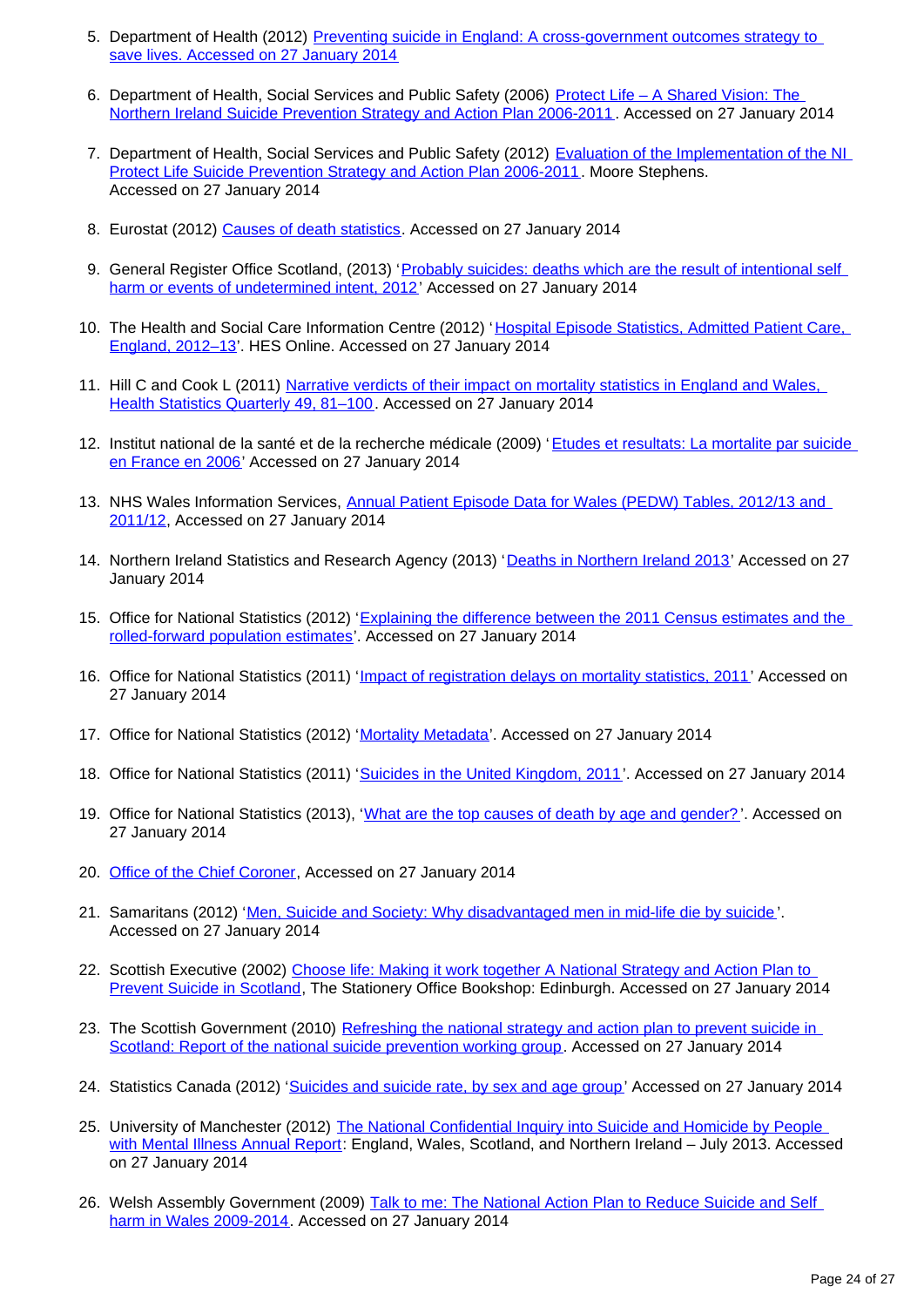- 27. Welsh Government (2012) [Our Healthy Future: Chief Medical Officer for Wales Annual Report 2011](http://wales.gov.uk/topics/health/ocmo/publications/annual/report2011/?lang=en). Accessed on 27 January 2014
- 28. Windfur K and Kapur N (2011) 'Suicide and mental illness: a clinical review of 15 years findings from the [UK National Confidential Inquiry into Suicide](http://bmb.oxfordjournals.org/content/100/1/101.full.pdf)' British Medical Bulletin 100, 101–121. Accessed on 27 January 2014
- 29. World Health Organisation WHO (2010) International Statistical Classification of Diseases and Related [Health Problems](http://apps.who.int/classifications/icd/en/index.html), volumes 1, 2 and 3 (Tenth Revision). WHO: Geneva. Accessed on 27 January 2014
- 30. World Health Organisation WHO (2008) Ajdacic-Gross, V., Weiss, M. G., Ring, M., Hep, U., Bopp, M., Gutzwiller, G., Rossler, W., '[Methods of suicide: international suicide patterns derived from the WHO](http://www.who.int/bulletin/volumes/86/9/07-043489/en/)  [mortality database](http://www.who.int/bulletin/volumes/86/9/07-043489/en/)', Volume 86, Number 9, September 2008. Accessed on 27 January 2014
- 31. World Health Organisation WHO. '[Suicide prevention'](http://www.who.int/mental_health/prevention/suicide/suicideprevent/en/) Accessed on 27 January 2014

## **18. Background notes**

### 1. **Sources of data**

The Office for National Statistics holds mortality data for England and Wales. Figures for the UK include data kindly provided by [National Records of Scotland](http://www.ons.gov.uk/ons/external-links/devolved-admins/national-records-of-scotland/gro--probable-suicides.html) (formerly the General Register Office for Scotland) and the [Northern Ireland Statistics and Research Agency](http://www.ons.gov.uk/ons/external-links/devolved-admins/nisra/nisra--demography-suicide-deaths.html).

### 2. **Mortality metadata**

Information about the underlying mortality data, including details on how the data is collected and coded are available in the [mortality metadata.](http://www.ons.gov.uk/ons/guide-method/user-guidance/health-and-life-events/mortality-metadata.pdf)

### 3. **Calculation of UK suicide rates**

This bulletin presents age-standardised (also known as 'directly-standardised') rates, standardised to the 1976 European Standard Population (ESP). These are presented as suicides per 100,000 population. Agestandardised rates make allowances for differences in the age structure of the population, over time and between sexes. The age-standardised rate for a particular cause of death is that which would have occurred if the observed age-specific rates for that cause had applied in the given standard population. Suicide rates for particular age groups (for example, Figures 2 and 3) are age-specific rates. A template demonstrating how to calculate age-standardised rates using both the [1976 ESP](http://www.ons.gov.uk/ons/guide-method/user-guidance/health-and-life-events/age-standardised-mortality-rate-calculation-template.xls) and the [2013 ES](http://www.ons.gov.uk/ons/guide-method/user-guidance/health-and-life-events/revised-european-standard-population-2013--2013-esp-/index.html)P can be found on the ONS website.

### 4. **Confidence intervals**

Within this bulletin, a difference which is described as 'statistically significant' has been assessed using 95% confidence intervals. Confidence intervals are a measure of the statistical precision of an estimate and show the range of uncertainty around the estimated figure. Calculations based on small numbers of events are often subject to random fluctuations. As a general rule, if the confidence interval around one figure overlaps with the interval around another, we cannot say with certainty that there is more than a chance difference between the two figures. Within this statistical bulletin, a difference which is described as 'significant' means 'statistically significant', assessed by examining the confidence intervals.

### 5. **Coroners statistics**

[Coroners' statistics](http://www.ons.gov.uk/ons/external-links/other-government-departments/gov-uk/coroners-statistics-2007---2011.html) (including statistics on the verdicts returned at inquests) are available from the Ministry of Justice.

### 6. **Regional analysis of narrative verdicts**

The analysis of regional variations in the use of narrative verdicts, and the calculation of regional simulated suicide rates were based on the country/region of usual residence of the deceased. Please note that boundaries for coroner district areas are not aligned with regional boundaries (that is, they are not coterminous), so it is possible that narrative verdicts returned by an individual coroner may fall within more than one region.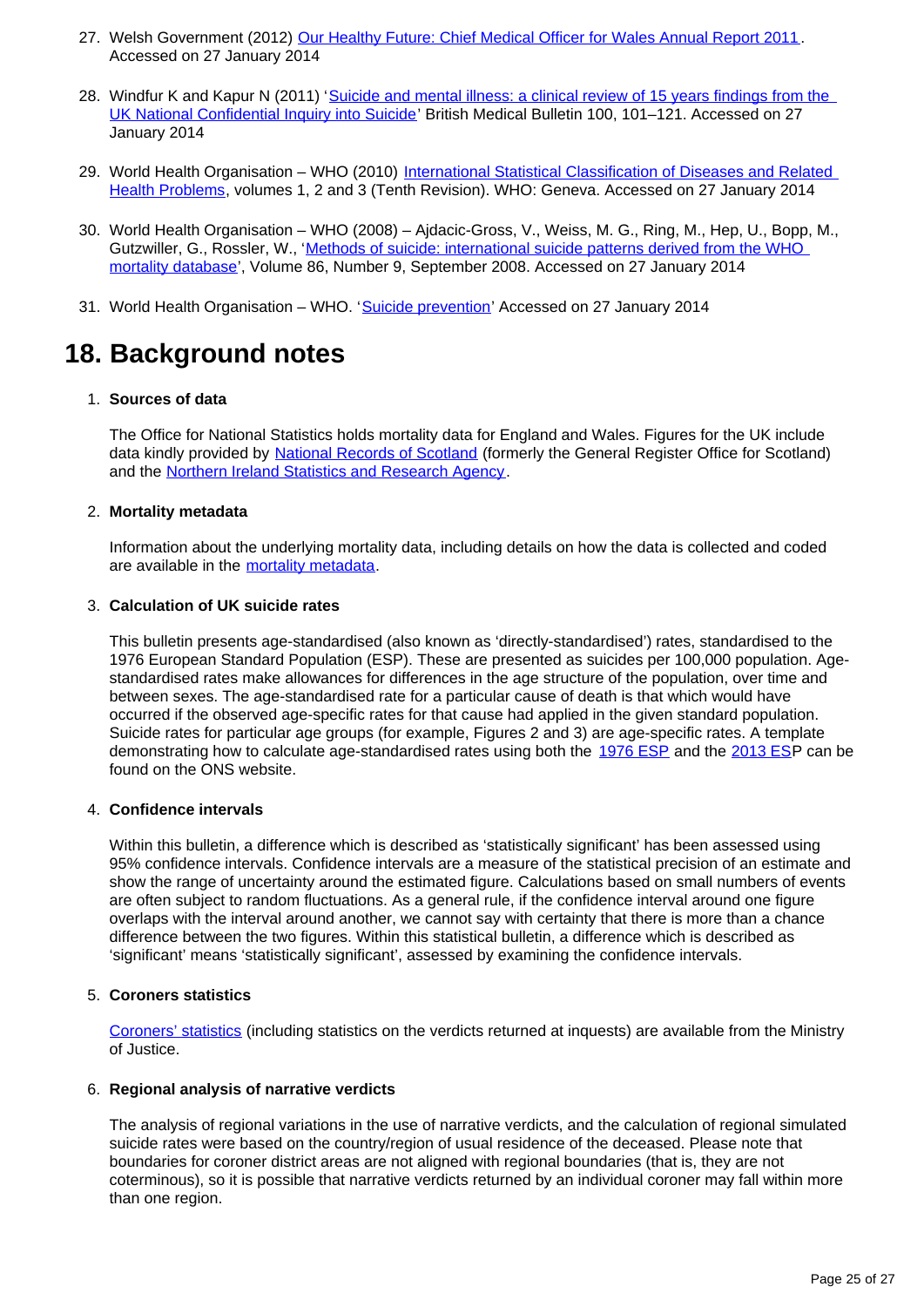### 7. **Calculation of registration delays**

Figure 5 presents data on the length of time taken to register a death (also known as the registration delay) for suicides. This is calculated as the difference between the date each death occurred and the date it was registered, measured in days. Data where the exact date of death was unknown or the date of death was more than 11 years before date of registration or where either the date of death or date of registration was clearly recorded incorrectly (that is, the death appeared to have been registered before it occurred) were excluded from this analysis. Approximately 0.01% of the data were excluded for these reasons.

Analysis showed that the data was positively skewed, and contained some deaths with very long registration delays. Therefore the registration delay has been presented using the median value, as this is not influenced by extreme values. The median is defined as is the middle value if the delays were sorted by size. The lower and upper quartile are also presented in the [Reference Table 15 \(647 Kb Excel sheet\)](http://www.ons.gov.uk/ons/rel/subnational-health4/suicides-in-the-united-kingdom/2012/ref-suicides-2012.xls) to give an indication of the spread of registration delays that are found with suicides. The lower quartile is the smallest values below which 25% of the values lie; the upper quartile is the smallest values below which 75% of the values lie. In 2012, 25% of registration delays for suicides in England and Wales were less than 96 days, and 75% were less than 245 days.

### 8. **Cause of death categories for narrative verdicts**

#### **International Classification of Diseases, tenth revision (ICD-10) codes used to define the cause of death categories in Table 2**

| Cause                         | ICD-10 Code                                                |
|-------------------------------|------------------------------------------------------------|
| All causes                    | A00-R99, U50.9, V00-Y89                                    |
| <b>Diseases</b>               | A00-R99                                                    |
| Neoplasms                     | C00-D48                                                    |
| Circulatory                   | $100 - 199$                                                |
| Respiratory                   | $JOO - J99$                                                |
| Digestive system              | K00-K93                                                    |
| Other disease or<br>condition | All other codes in the range A00–R99 not included<br>above |
| <b>External causes</b>        | V00-Y89, and U50.9                                         |
| <b>Transport accidents</b>    | V00–V99                                                    |
| Other accidents               | W00–X59                                                    |
| Intentional self-harm         | X60-X84                                                    |
| Undetermined intent           | Y10–Y34                                                    |
| Other external cause          | All other codes in the range V00-Y89, and U50.9            |

#### 9. **Health and life events user feedback**

As a user of our statistics, we would welcome your feedback on this publication.

Please get in touch either via email at mortality@ons.gsi.gov.uk or telephone on +44 (0)1633 455898.

#### 10. **Special extracts**

Special extracts and tabulations of suicide data (and data for other causes of mortality) for England and Wales are available to order (subject to legal frameworks, disclosure control, resources and agreement of costs, where appropriate). Such requests or enquiries should be made to:

Mortality Analysis Team, Life Events and Population Sources Division Office for National Statistics Government Buildings Cardiff Road